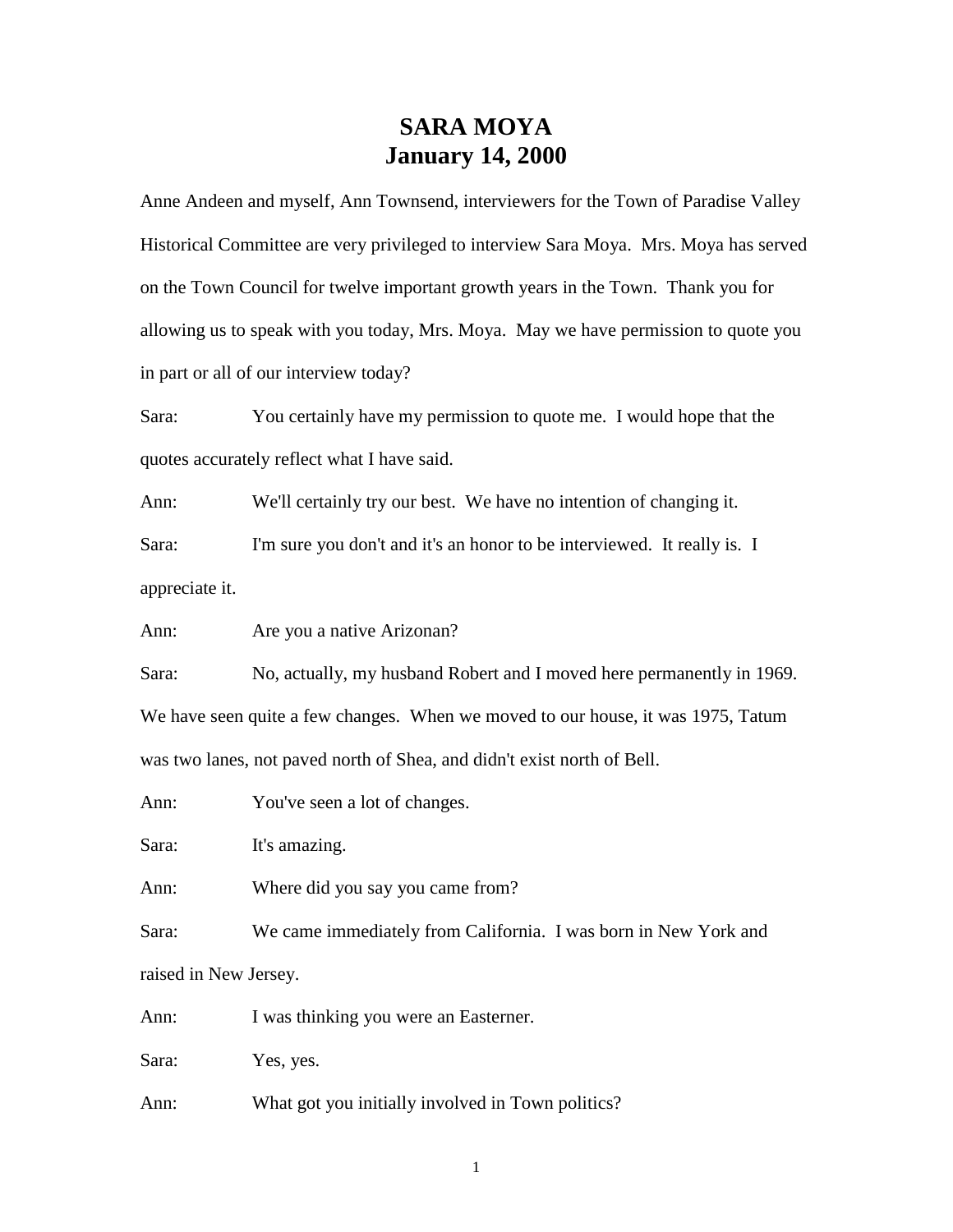Sara: My real first involvement came as a result of Peter Wainwright recruiting me for a citizen's advisory board for the Police Department. From there, my interest increased and not being a shy or retiring personality, I decided that it was inappropriate to criticize or critique adversely without attempting to see if I could help solve particular issues that disturbed me about the community. So I ran for election.

Ann: At that time, do you recall what the particular issues were? Sara: No. You're going way far in the memory.

Ann: But that is critical to our Town's development, I think, your perspective of how things were run.

Sara: There were a number of issues actually. One was the Valparaiso property on Scottsdale Road that was a long-term project for the Town. There was a great deal of discussion about water treatment plans and that sort of thing. Another was the issue of what should be done at Tatum and Lincoln. In fact, the first time I ran for election, I had people who said they would sign my petition if I would promise to vote for a Circle-K with a gas station at that location. I remember saying, "Thank you, but no. Please don't sign my petition."

Ann: And that was what year?

Sara: Let's see, it must have been 1985. There were a number of church issues that were coming up and school issues that were coming up that particularly interested me. From this perspective, looking back on it, that's my basic memories.

Anne: So you were elected in what year?

Sara: I took office in 1986. The timing must have been about... petitions were due before Thanksgiving or Christmas, I forget which, and then there was a March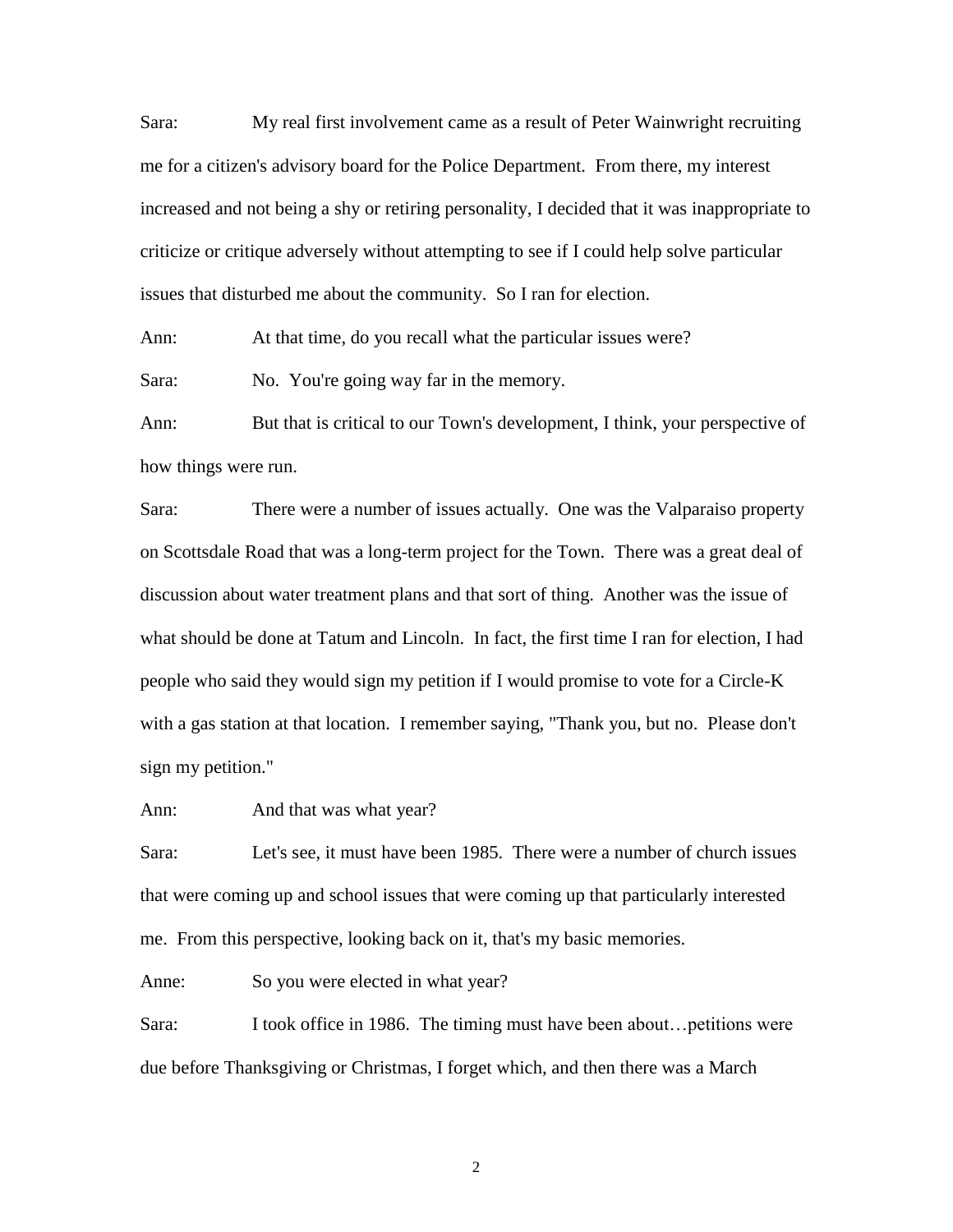General after a February Primary Election. Wow! Anne Andeen is showing me a picture of the Council in the 25th anniversary book - my goodness we were young. Anne's husband is in there looking very distinguished.

| Anne: | Look at you!                                                       |
|-------|--------------------------------------------------------------------|
| Sara: | We don't want to talk about that.                                  |
| Anne: | You're the only woman besides Joan.                                |
| Sara: | Joan Lincoln and I were the only women on the Council at the time. |
| Ann:  | From 1986 you served 12 years.                                     |
|       |                                                                    |

Sara: Yes, it was actually slightly more because of the change in election dates, the new consolidated election dates that the legislature passed.

Ann: What other groups were you involved in while you served on the Council? I remember you were a member of MAG. Would you define MAG for information for anybody reading this, as well as what they did and how it benefited Paradise Valley.

Sara: I sure will. I'll be glad to. MAG is the Maricopa Association of Governments, which is both the MPO, Municipal Planning Organization, and COG, Council of Governments, for Maricopa County, which actually is larger than the state of New Jersey, and roughly the size of Vermont. It's really incredible. MAG is a voluntary Association of Governments, including all of the incorporated municipalities in Maricopa County, plus some of the Indian communities, the Arizona Department of Transportation for purposes of transportation issues, now the Civic Advisory...hmm...the acronym is CCOT, it's citizen transportation issues and Maricopa County for the unincorporated areas of the County.

Ann: How many incorporated communities does that total up to?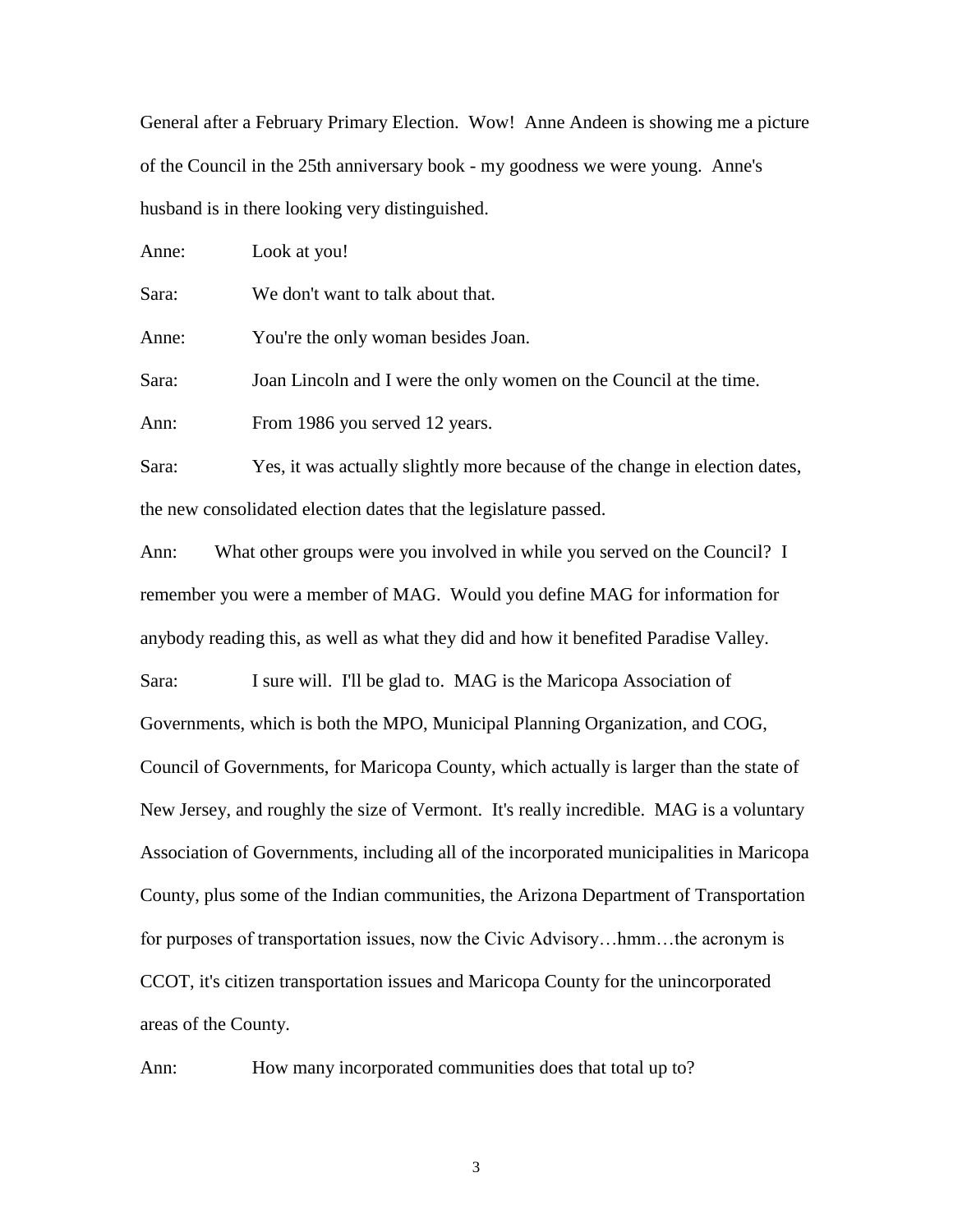Sara: I don't know. Most of the time I was on the MAG Regional Council, it was 24 incorporated communities, plus the Indians. There were a number of issues. There was always an east/west conflict, and then there was always a small/large conflict. Anne: I didn't even think about that.

Ann: No, especially the small/large. That made it a real challenge for the Town of Paradise Valley being only 16 square miles and 13,000 population.

Sara: Actually, I was very proud of the Town of Paradise Valley on the MAG Regional Council. One of the issues that came up before the MAG Regional Council is the one of representation because it had traditionally been based on one community/one vote, which of course means that the Town of Paradise Valley vote equals Phoenix's vote. Paradise Valley liked that and Phoenix didn't. The Feds passed some new legislation and Phoenix and some of the larger protested. The issue came up as to how to revise that formula so that it was fair to everybody. First of all, you can't be fair to everybody, but that's a different global issue. What finally happened was MAG business is still conducted by a one community/one vote system, except that if a community does not like the results, the community can call for the weighted voting, so that it's based more on population. I had seen that done and the measure failed which was fascinating - the vote went the same way as the vote did on the one vote/one community. But the issue that Paradise Valley was involved in was that Charles Ollinger suggested a compromise. The brainstorm session that he and I had, whereby we identified that the main concern that a community like Paradise Valley would have is that its big neighbors didn't gang up on it and take away its local control. Charles wrote some language that indicated that the weighted voting and MAG decisions could not interfere with the internal workings of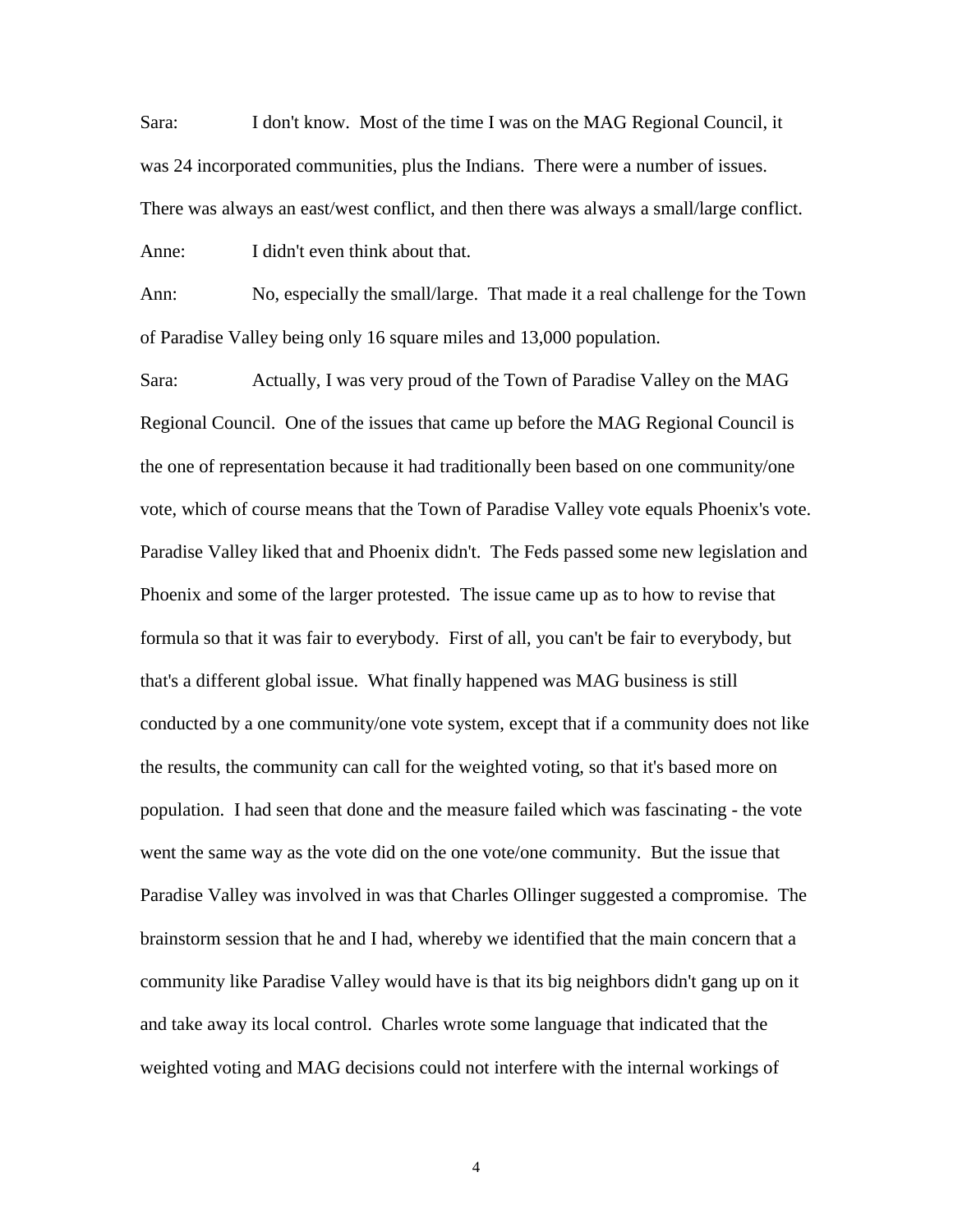individual communities, which was accepted by the Regional Council and is still part of its weighted voting criteria. So small communities are protected from their big brothers and sisters.

Ann: I think that would also be a challenge that the decisions being made by MAG could offset the internal affairs of the smaller communities.

Sara: No question, no question. But things like traffic, air pollution, water quality, and sewers don't stop at the borders. We need some way of trying to make the entire valley one community, while still preserving our local economy. While that is not a perfect solution, it was certainly the best that we could come up with and nobody seems to have come up with anything better yet, although, God willing, they will.

Anne: How many years were you on the MAG Regional Council?

Sara: A little over 10 years.

Anne: You got right in as soon as you were elected.

Sara: Yes, yes. Jim Coffee had been doing it. I can't remember now whether he didn't want to continue or whether it was after he was on the Council. It must have been after he left the Council that I took it over because it was 10 years and I was on the Council just slightly over 12.

Ann: You're saying it's still an effective group.

Sara: It's depends on how you define "effective."

Ann: Let's say active anyway.

Sara: It is an active group. I find, as I'm sure you do when you read the newspapers, it can be very frustrating, and MAG's positions can be very frustrating. But getting angry at MAG for being a political animal is like getting angry at your new puppy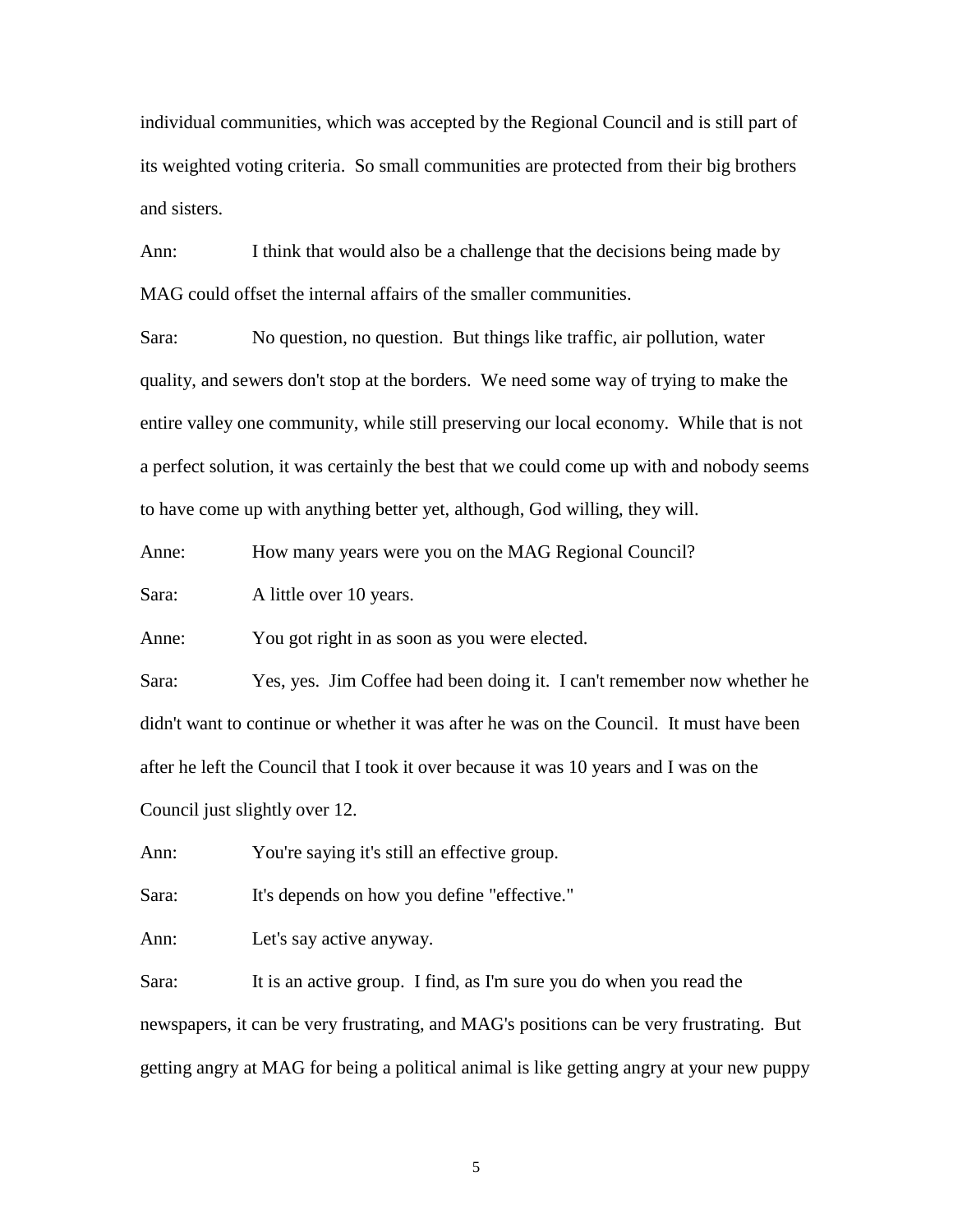for wetting on the floor. MAG was designed to be political. That's its purpose and its role. So to be angry at it for doing what it's supposed to do seems foolish. You can be angry at it because you don't like the particular political position it took, or you can be angry that it's supposed to be political. But it's doing what it was designed to do.

Ann: At least its pulling communities together to talk about issues and maybe a lot of people don't understand it. I remember some people would be very upset with MAG and I thought it was a wonderful concept.

Sara: You bet. Actually, it's a federal concept. It started in the early '60s. A bunch of communities got together in the Maricopa County area and developed a sewer treatment plant arrangement. That was the first cooperative activity that the Valley cities undertook, which I find fascinating. MAG was born later in the '60s as a direct result of Section 701 Federal Planning Grant.

Ann: Now do other communities throughout the United States have a MAG; so is there a national MAG?

Sara: It depends on what you mean by a national MAG?

Ann: Do they meet nationally and share ideas of how to settle issues back in their communities?

Sara: They do. There is a National Association of Regional Councils and there are very active community associations in other communities. Some of the most active now relate to areas that have intense growth pressures, like San Dag in San Diego, or Orkin in Atlanta, as just two examples. Yes, they get together. There are six or seven Councils of Government in Arizona.

Anne: For example, this one is Maricopa, but there could be one in Pima?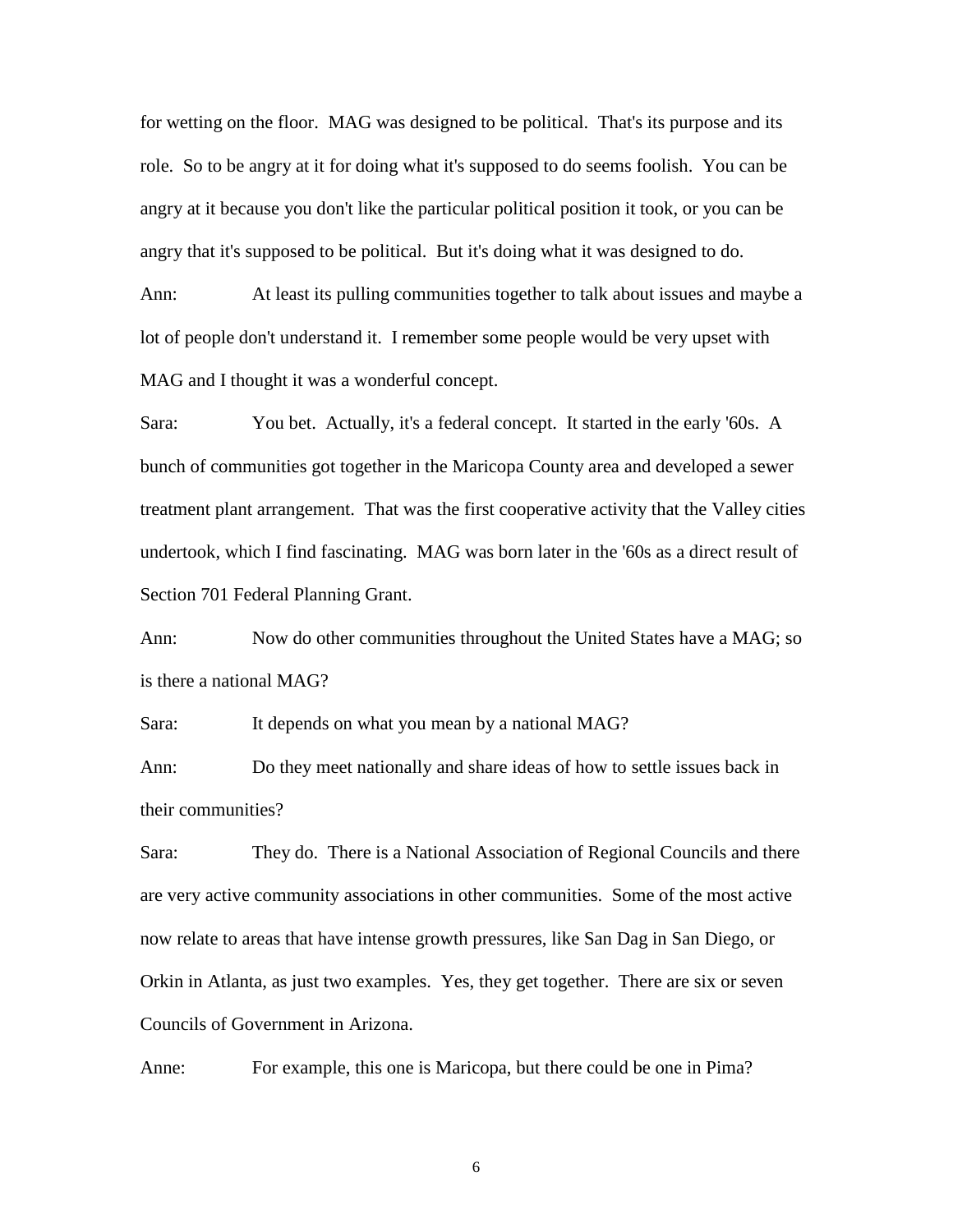Sara: Yes, there is Paz.

Ann: Would those other groups within the state get together?

Sara: I don't know the answer to that. I would hope so. They certainly share ideas on planning, but frequently the areas of this state are adversarial to each other. The most significant of which I think is transportation issues, where Maricopa County, my goodness, I've forgotten now what percent of the Arizona population lives in Maricopa County, but Maricopa County is a net donor of transportation funds to other counties in Arizona. Just like Arizona is a net donor under ICET, and now it's T21, the federal transportation funding mechanism. So there is always that disparity and always that tension because, for instance, Pima County thinks that it should have a greater percentage of the funding to do its growth, and the out counties say, "Well, how will we ever grow or stay viable if we don't get more funding. We can't generate ourselves." But on the other hand, if you live in Maricopa County, well you want your rates too.

Ann: Is there anything more you want to share with us about MAG? I know that you did a lot of important things on the Council I want to get to, too. But I think it's very important what you've shared with us about MAG. No one else has, and you may be our only source of information.

Sara: Actually, I've served on quite a few MAG committees. I am proudest of my service on two in particular. One is the Homeless Task Force. I was involved representing the Town of Paradise Valley from 1988 on and served as Chairman. I believe that is an appropriate function for Paradise Valley to be involved in. I think it sounds hokey but it's true, we're blessed and we need to contribute to the community and so I did that. The one that I am particularly proud of is the Regional Development Policy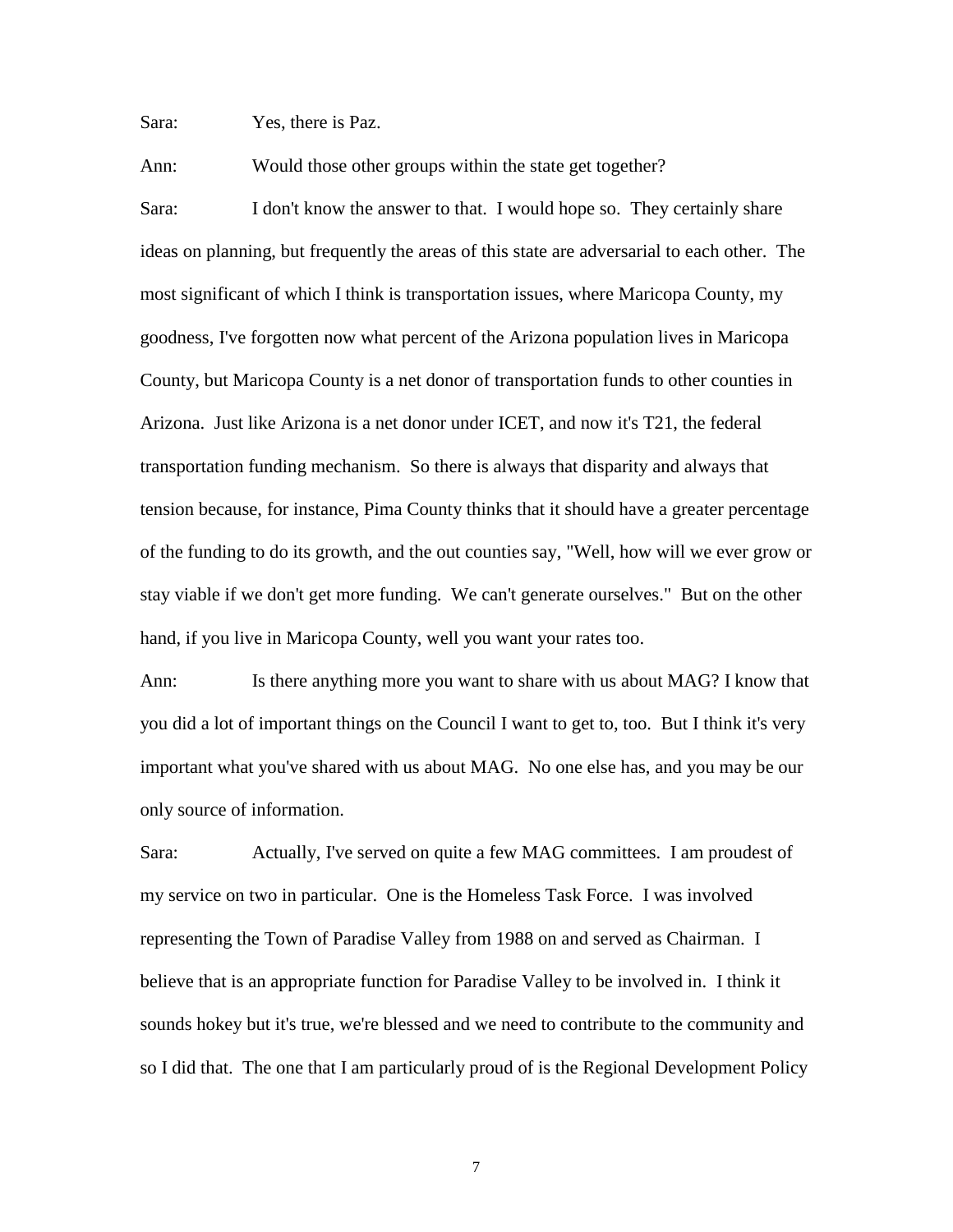Committee which deals with growth issues. When it was formed late in the '80s, I was Vice Chairman, Willy Wong was the Chairman, and Linda Medowski was also a Vice Chairman. When Willy became Mayor of Mesa, and Linda was no longer elected, then I became Chairman and chaired that until I left MAG. I'm still involved with growth issues and with homelessness at MAG.

Ann: On the homelessness, what did you envision, or do you envision that the Town of Paradise Valley could contribute, other than maybe just funds? I don't know what you had in mind.

Sara: Well, I guess I would suggest that it's not so much what I had in mind, but what the group had in mind.

Ann: Well, I meant that. You as leader then...

Sara: We developed a coordinated plan and updated it. Paradise Valley has a great deal to contribute in terms of not having some of the personal levels of involvement in the issues and therefore being able to take a more global perspective, rather than protecting our own turf. I think it was beneficial to the region. There have been a number of new shelters that have opened, a number of new beds, new funding that has gone into those beds in Maricopa County, as well as in all of Arizona. There's a lot left to be done there. Paradise Valley residents are often maligned within the community because folks feel that we don't do enough from Paradise Valley. If you look at civic, faith-based and social service organizations, Paradise Valley has a very high representation on their Boards of Directors and on their contributors lists. That's one of my frustrations is that people are fond at taking pot shots without realizing what they're doing. We'll never fix the world.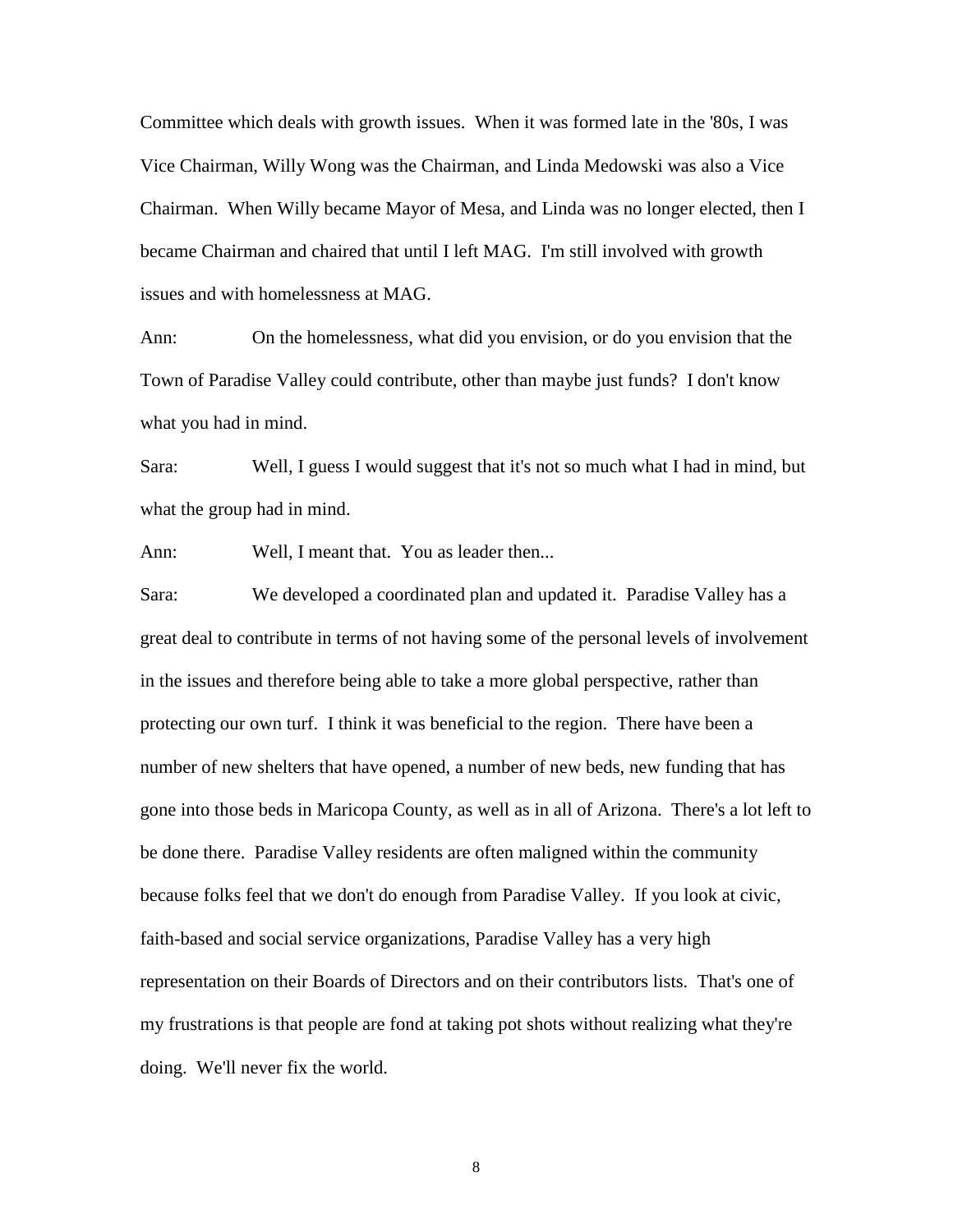Ann: But don't you think a lot of the people that are making those contributions in service and on boards are going about their work quietly? They don't feel the need to be braggadocios.

Sara: Absolutely.

Ann: Just because we're not tooting our own horn, people think we're doing nothing.

Sara: That's correct. I don't know if we want that to change or not.

Ann: Well, I think people want anonymity.

Sara: Yes, I agree.

Ann: Is there is anything else you want to say on the policies and so forth? Sara: Well, I guess one of the wonderful examples and one of our early successes on the Regional Development Policy Committee was an enhanced notification procedure. One community notifies the neighbor if there are certain developments that are proposed within a threshold distance from the other community because of the likely impact of those developments. It was quite an interesting experience. People were really opposed to that because they thought it was terribly threatening. We had a development come up in Scottsdale. The one that came up before the Enhanced Notification Procedure, Paradise Valley folks stormed a Scottsdale Council meeting and said, "You can't widen this street. It leads right up to Paradise Valley." That was Chaparral, I believe. The Enhanced Notification Procedure was passed and put into place. It was passed by the Committee and then the MAG Regional Council and a very analogous situation occurred. The Scottsdale folks came and talked to the Paradise Valley staff, who then took it to the residents, and the residents expressed themselves openly, vented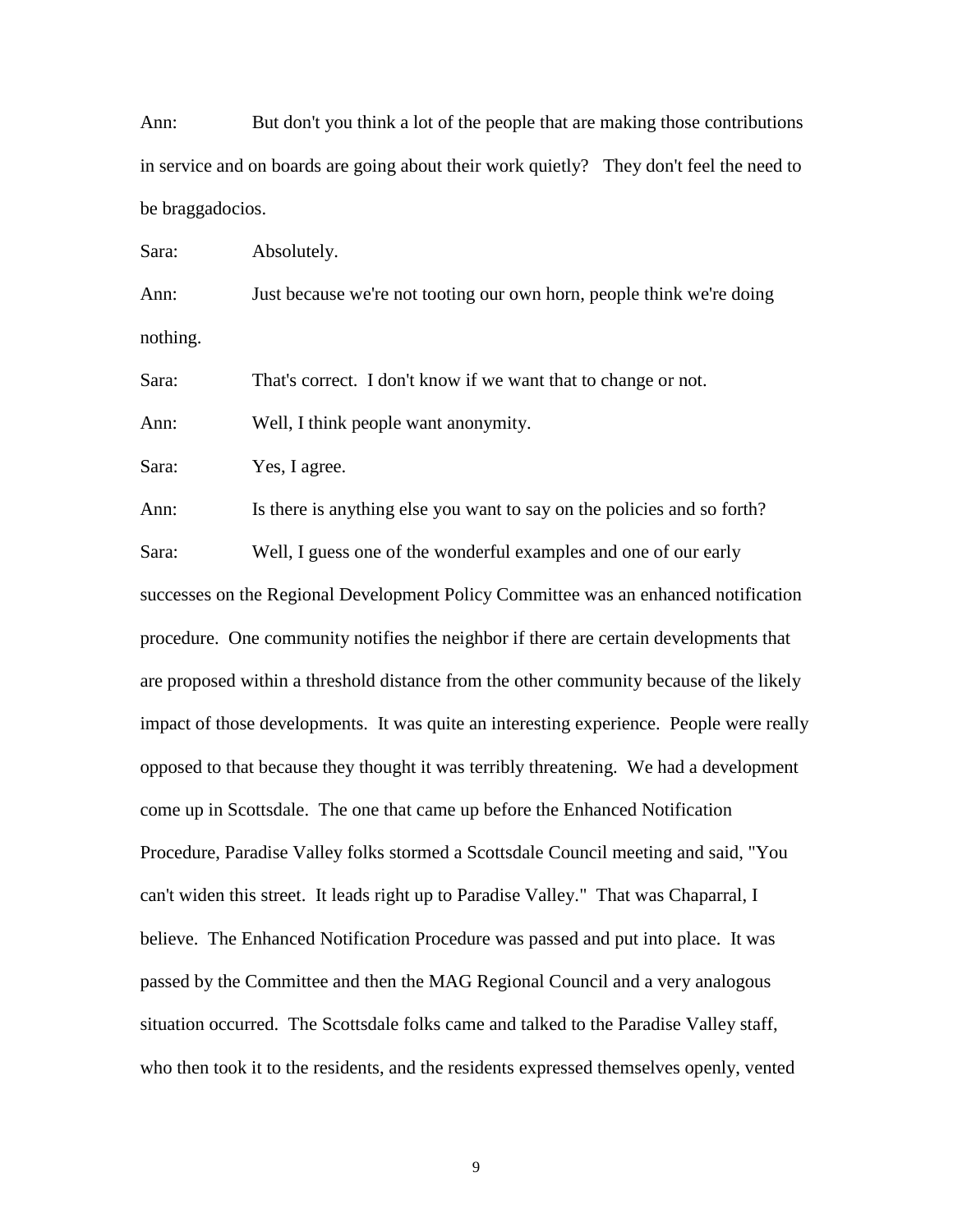their spleen, came to a very rational position, and took it back to Scottsdale. Some of the Paradise Valley folks attended the Scottsdale Council meeting, but everybody understood what was happening. The Scottsdale proposal went through, but Scottsdale modified it because of Paradise Valley's request. Of course, that's what the Procedure was designed to do. The two events happened maybe two or three months apart. It was a dramatic difference. There were things that were very positive that can be done.

Ann: It worked and I think that it can be used very soon now because Phoenix is proposing a huge shopping center right next door to Scottsdale, north of Bell. So now the shoe is on the other foot and they're going to feel what it's like to negotiate, hopefully, peacefully, with Phoenix.

Sara: That was part of the original Shared Revenue Zone that Scottsdale and Phoenix had negotiated, and somehow that all blew up.

Ann: Are you still active on MAG?

Sara: I am still active with homelessness at MAG and also with growth issues. I am part of the Valley Vision 2025 Committee that is determining hopefully what our residents would like to see the Valley look like in 2025. I am also the Chairman of the Urban Teachers Subcommittee of that effort, so that puts me on their Steering Committee.

Ann: So after leaving Council, you're not bored at all.

Sara: No, not all.

Ann: I recall toward the end of your Council term that you were getting your doctorate.

Sara: No, I don't, but I'm working on it.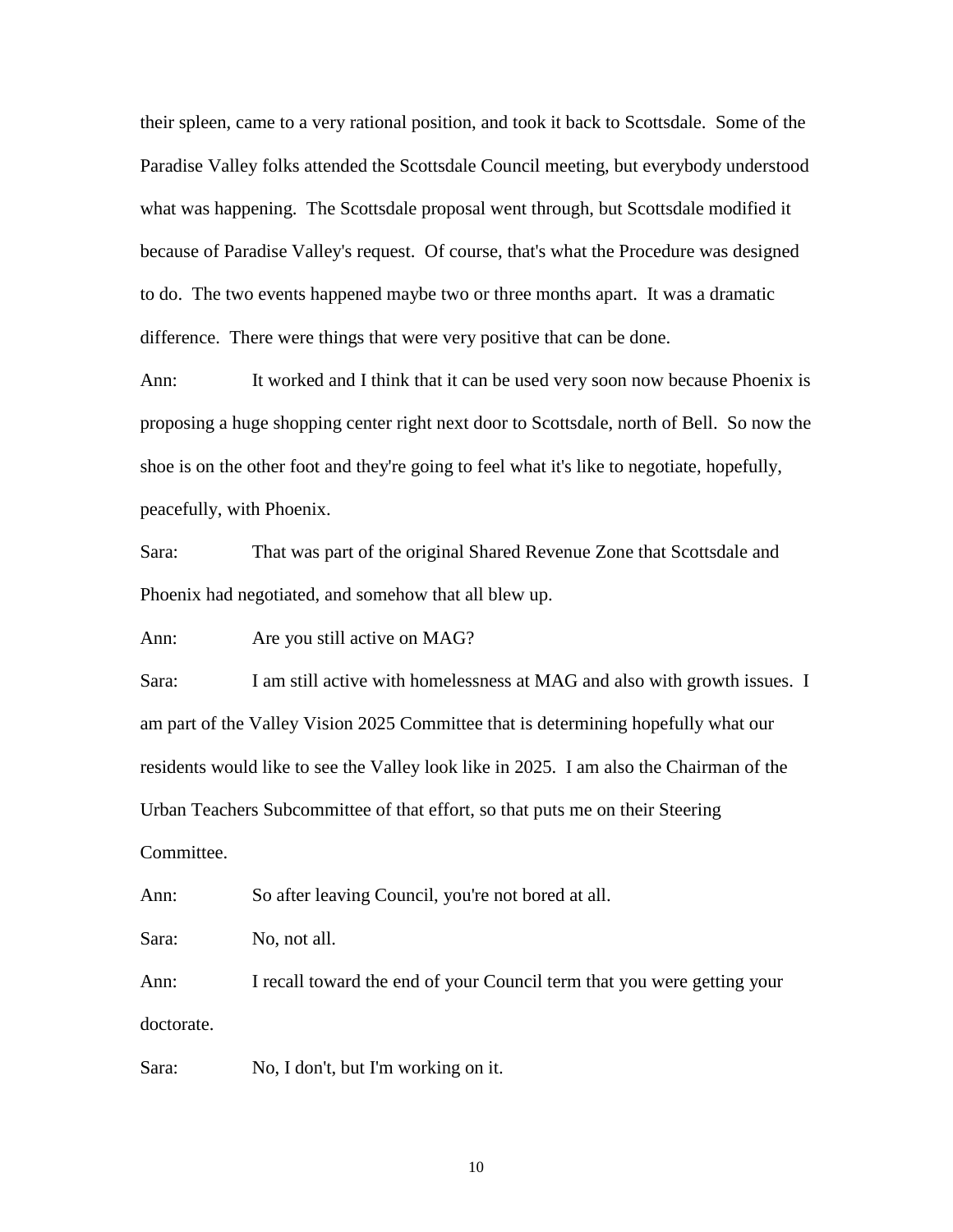Ann: Oh, you're still working on it. I knew you were close to it. The doctorate you are completing…….

Sara: It is in public administration. I will be doing, hopefully, because my Committee has yet to vote on it, a dissertation of smart growth. With luck, because of the work that I have done to date, there is some chance that I will have the degree by December 2000, but certainly by December 2001. I'm getting close, but I'm not there. Ann: That is just wonderful! With the doctorate and all your experience, what will your goal be then?

Sara: I don't know, you want to hire me?

Ann: I think you're so valuable, I couldn't afford you.

Sara: Actually, I'm also teaching for the advanced public executive program at ASU. I teach Managing in a Political Environment.

Anne: Is that on the graduate level or undergraduate level?

Sara: That's a very good question, Anne. I'm not really sure how to answer it. You must have a Bachelor's to be in the Certified Public Manager Program. I teach mostly in the Certified Public Manager Program, although occasionally, I teach the clerks as well. There is an extensive application process that folks go through and they're all adult learners. It's fascinating, the people who are in a sense the hardest nuts to crack, are the Department of Corrections folks who believe that there is no room for politics in their jobs. Neither do the clerks. Both groups believe that they are supposed to be absolutely independent of politics. They do their job as it is set to be done. Of course, from my background, I don't see anything that's not political.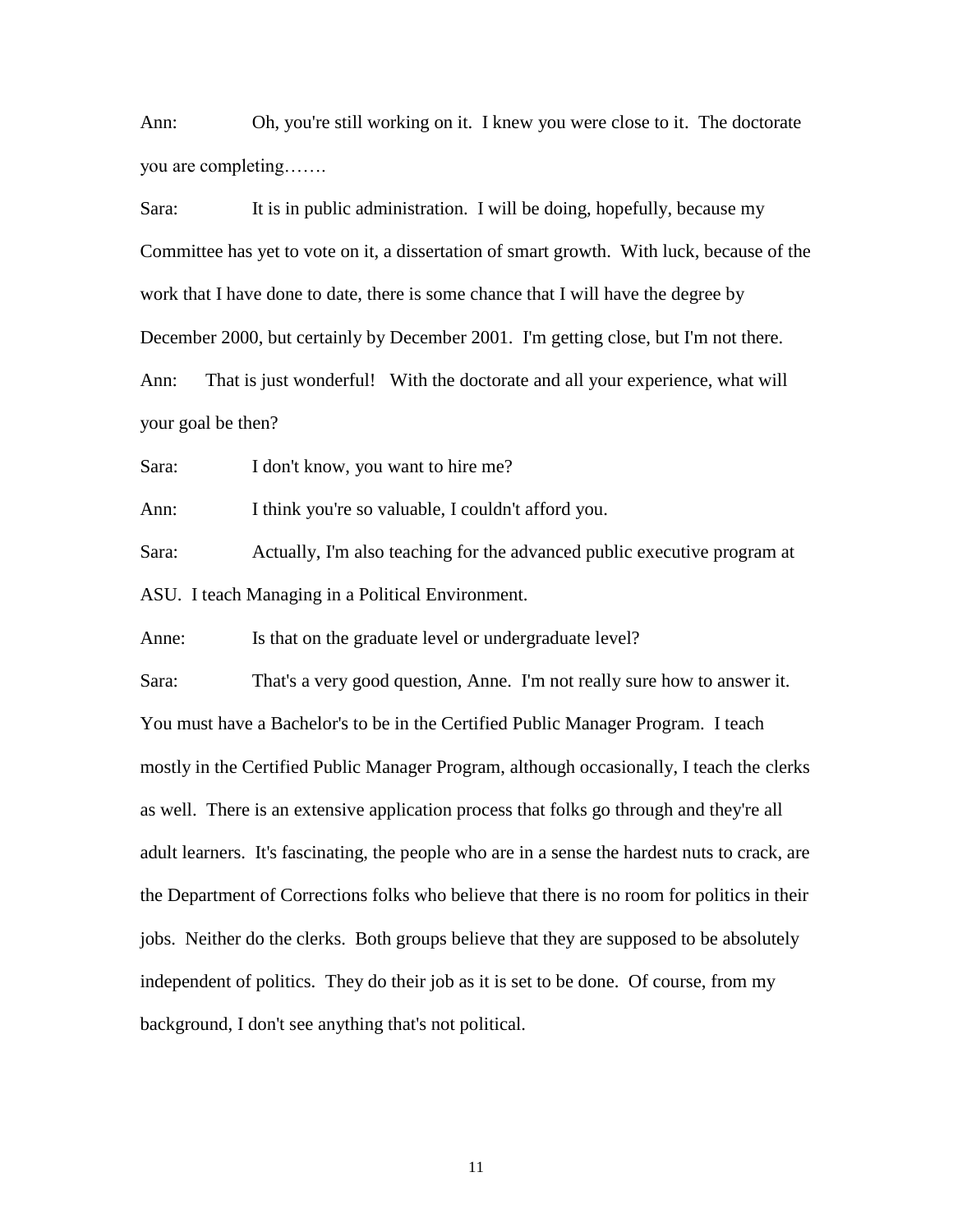Ann: How would you define "political" in the broadest sense I'm sensing you're speaking of?

Sara: Yes. It is, in my opinion, the grease that permits any organization to function. It's any form of interaction. I shouldn't say any form of interaction. It is interaction; it is budgeting; it is prioritizing what tasks you get done first or somebody else does; it is, in my opinion, the way people make decisions; and the way they allocate the various assets and resources of a society.

Ann: So, wherever two or more are gathered, it is political.

Sara: I believe so. Do you disagree?

Ann: No, no. At the moment, I just had not thought about being " political" that broadly.

Sara: What I teach is politics with a small "p," not party partisan politics.

Ann: Now let's get to the Council. Let's go back. You got elected and starting serving in '86. I'll sit back and you take it as you would like in your memories of what you thought was important and why, in decision-making and different policies as you progressed through the 12 years. Tell us the positives and negatives and the whys.

Sara: I would like to begin with a real positive. That is that I think, particularly in the beginning of my Council service, I found a wonderful group of intelligent people who were concerned about this community and what it could be, would be, and probably should be. It truly was citizens serving citizens. Over the course of 12-1/2 years, I think that society changed, and I believe that the composition of the Council changed, and contentiousness reared its head. Initially, I found that it was possible to disagree without being disagreeable. Unfortunately, it didn't end up that way, which was unfortunate. I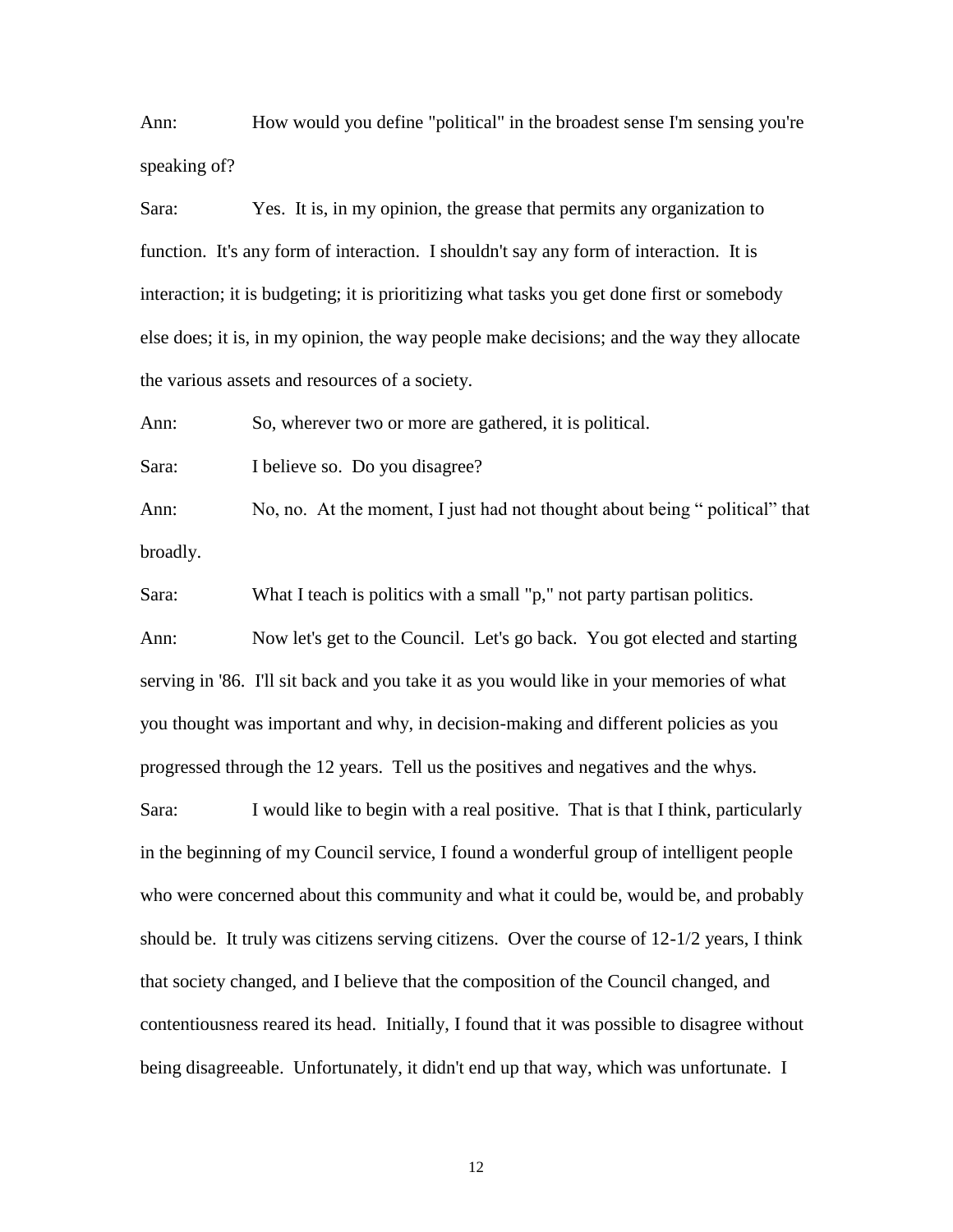think this latest Council is doing a great deal to bring back stability. And I think again, that is in keeping with some broader, societal perspective, civility and politeness are coming to be more valued throughout society, as so much contentiousness and hostility. Maybe it's as the gap between the wealthy and the poor widens. I don't know what the reasons are. I think that perhaps the pendulum is swinging back towards the side of civility again. It certainly is in Paradise Valley. I'm very grateful for that.

Ann: Indeed, because if we can't be civil to one another even in our disagreements, society cannot exist.

Sara: Absolutely. I think that's the definition of society. I certainly agree. I remember getting elected and being thrown into Valparaiso as one of the first issues. Ann: Now, for those who might read. Valparaiso you said earlier was on

Scottsdale Road. What is the cross street area?

Sara: Cheney Road. It was a large tract.

Anne: We use to ride horses there.

Sara: Yes, I rode there, too. In fact, I'm digressing again, but one of the real changes that I have seen during my time in Paradise Valley are places where I used to ride my horse are now paved, and covered with homes. The homes aren't new any more. I realize how long I've been here. We have been in Arizona more than 30 years, and we have been in our house 25 years.

Ann: That's a long time.

Sara: There was a very significant development issue and one of the major points of that was the question of a sewage treatment plant. As the plans were completed, the developer was going to put in the plant and give it to the Town. A turn-key operation.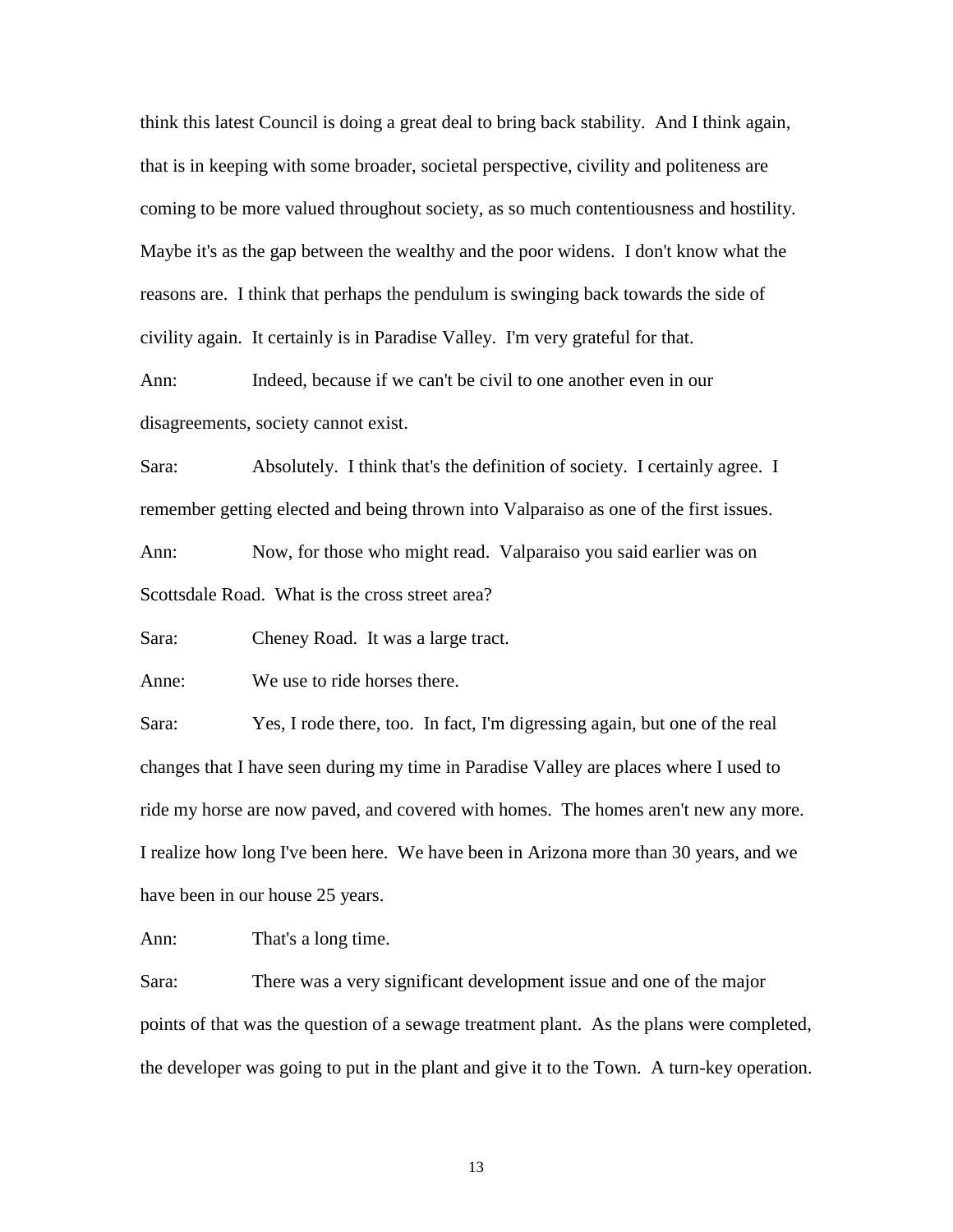They would put it in and just hand the Town the key in exchange for having lakes that would be storage for the water, but also amenities for a development. That was passed but not built because of the financial problems that occurred in the late '80s. It never came to be. It was very interesting to me because I, needless to say, knew nothing about water treatment. Frankly, I really didn't care about water treatment. I think there should be clean water. I think we should recycle. But I really didn't know much about it. We went over to Gainey Ranch and took a trip through their treatment plant and found that it was much less offensive than one would think. In any case, the point of the whole story is that I remember sitting there with these very intimidating, very tall, distinguished gentlemen in a Council work session, and saying to them, "Who's going to buy this water?" They looked and said that Paradise Valley Country Club has right of first refusal. I said, "Well, let's see. Right of first refusal is not a commitment for the water, is it?" "No." Paradise Valley Country Club pumps ground water at 25 cents a gallon. Even not dealing with any of the capital start up costs, the processing cost alone would have been \$1.88 a gallon for this recycled water. I said, "Well, let's think about this." It was still the right thing to do, I believe, to approve that development and the treatment plant, because there are some issues where I believe government needs to intercede to take advantage of what is right, and force what is right over economics. This I think is probably one of them. But it was very reassuring on a personal note to realize that one could make inquiries that would result in new lines of questioning and deal with decisions without understanding the biology of what was going on with water treatment. That was very inspirational.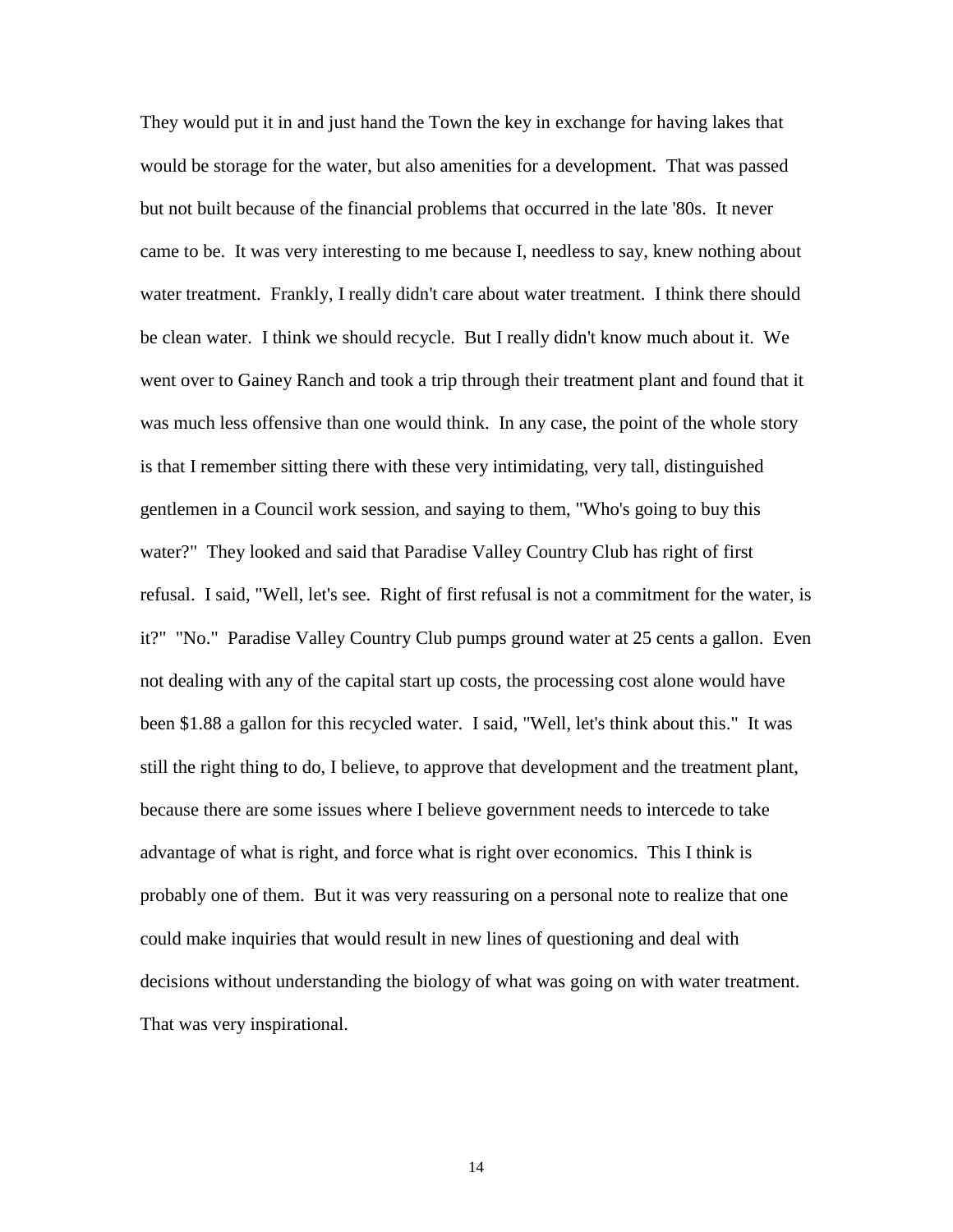Actually, another thing on a very personal note, was that I started reading military fiction mostly at that time, because I found that as I sat in those meetings with my fellow Councilmen, if I described something like a recipe where you take different ingredients and throw them in, well the men's eyes closed over. But if you describe something as a tank battle where the folks were coming in from flank or the other, well by golly, they understood.

Ann: It's all in how you describe something.

Sara: It was very interesting. At that time, Joan Lincoln and I were the only two women on the Council. I believe that none of the other Councilmen were retired, and neither Joan nor I had other jobs outside the home. So it was very interesting. It's hard to believe the pressures that were on at that point. I had the privilege of serving on the Council with four women towards the end, where the women outnumbered the men. I believe that was a first in Paradise Valley. We didn't always agree; that wasn't the point. That's never really the point. The point is to get to the best decision for the Town.

So I've digressed. Going back to significant decisions, we made another significant decision early in my Council term where a developer was putting in a cul-desac and wanted to put in a fountain in the center of the cul-de-sac, which I personally happened to oppose because I believe that if people want to use fountains in the desert on their own private property, that's their business. I believe it wasn't appropriate for the Town to put a fountain in the middle of a cul-de-sac of public property. In fact, that did not pass. Obviously, I didn't feel that alone.

We have some other very significant issues that came up. For instance, has anybody talked with you about the deannexation bill? I should have checked the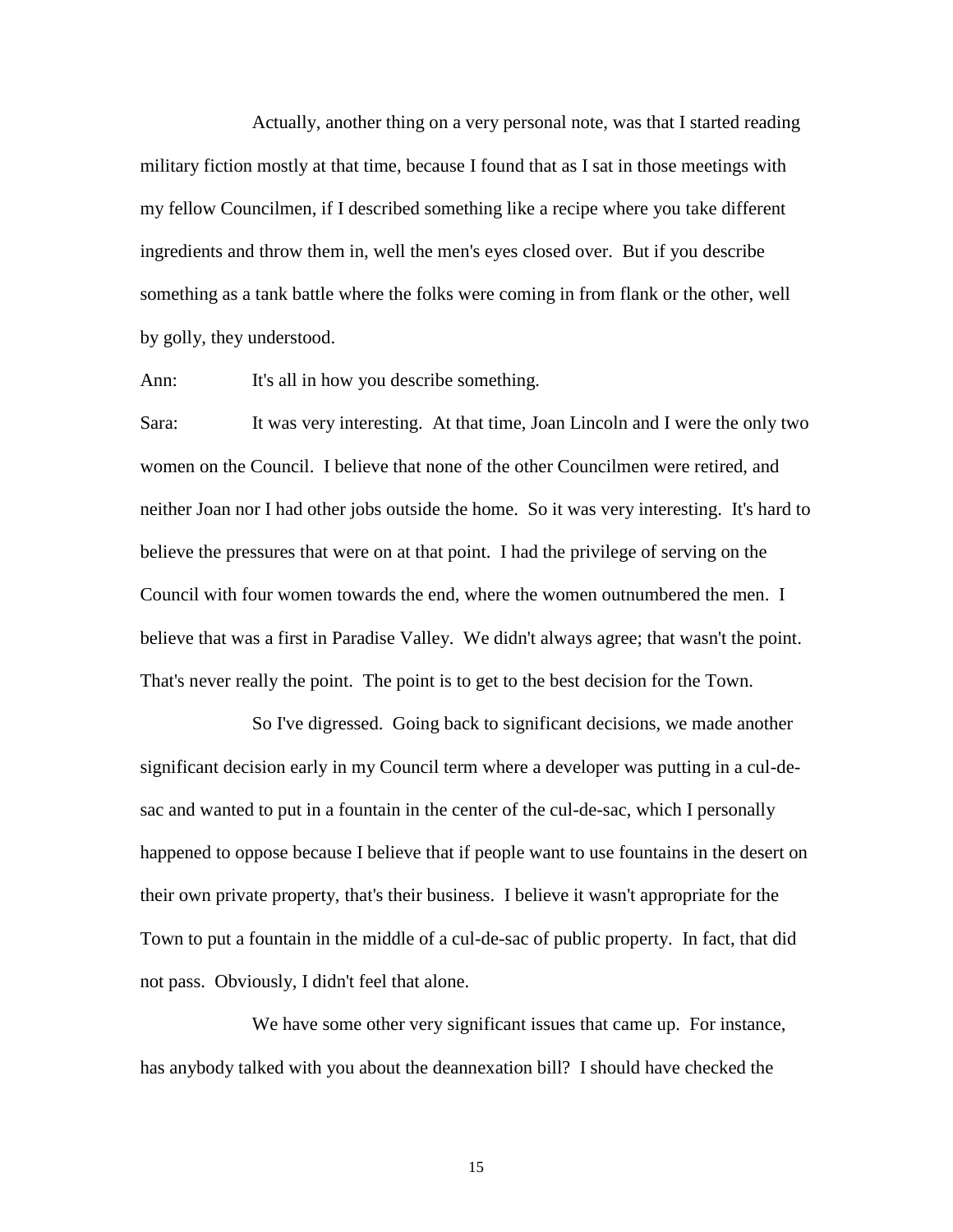number before I came down here. There was a deannexation bill that was introduced at the State legislature by some developers who wanted to deannex land from the Town of Paradise Valley and make it into commercial property. The legislation down at the State was written to include only the Town of Paradise Valley. It was written based on population. We were the only community that happened to fit it. Of course, we knew the sponsors and we know what it was aimed at. We, of course as a Council, fought that aggressively. Joan Lincoln and I did most of the lobbying. We were successful in defeating the bill. I think probably, because at one very crucial meeting, Herb Drinkwater stood up and said, "I don't care if you deannex from Paradise Valley to go commercial. Scottsdale won't take you."

Ann: And they wouldn't have wanted to be an island in Maricopa County then. Sara: They could not be. The County has an aggressive plan to have its land incorporated into communities.

Ann: Oh, it does.

Sara: Yes, yes. Preferably, at least a County island, of which we have very few left.

Ann: But we still have some. So the County would like to see them part of the Town of Paradise Valley. Like the Franciscan Center.

Sara: Yes. What has kept the Franciscan out of the Town is the question of bed tax when they have retreats, or at least that's what has been reported. Their biggest challenge is the bed tax. The other large County island is Clearwater Hills. The problem there is that they would prefer not to be subject to our hillside ordinance which is very rigorous.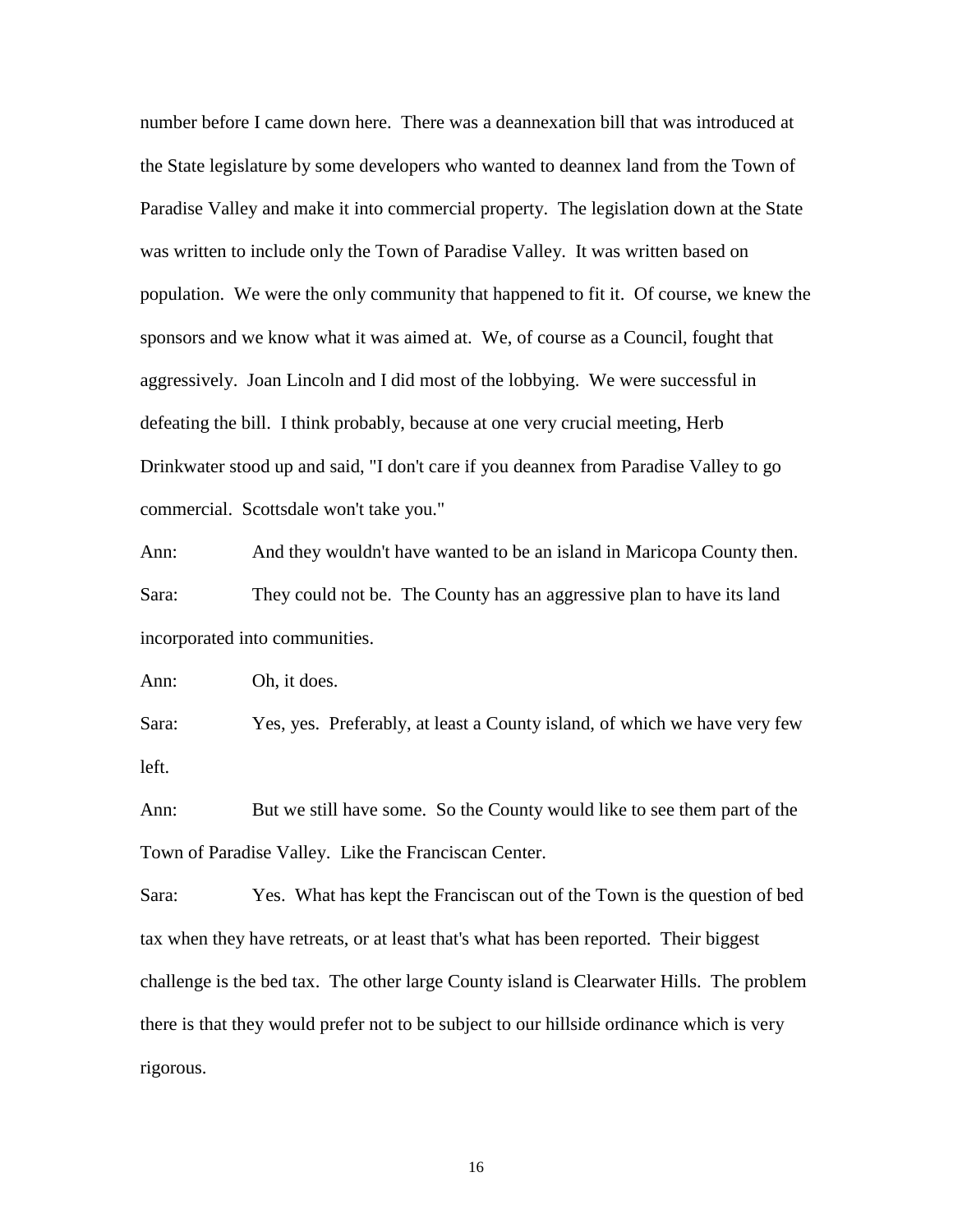Ann: Aren't they pretty well built up by now though?

Sara: There are some hillside lots that are still available.

Anne: Developers are coming in now and tearing down 30-year old houses to build new ones, which would then be subject to PV's hillside regulations.

Sara: Yes, yes.

Ann: Theoretically, they are waiting until they're built up and can't do anymore. Then they'll say, "Well, yes. I think I want to be a part of Paradise Valley."

Sara: Right, right. In fact one of the issues when the traffic signals went in at Clearwater Hills and Tatum was the one of whether they needed to come into the Town prior to putting in the signal. The Town elected to go ahead and put in the signals because it fit with the Town's overall theory for Tatum whereby you could time traffic so that our residents could have access.

Ann: It's my understanding too that the first three houses into Clearwater Hills is technically Paradise Valley anyway.

Sara: I think it's slightly more, but yes.

Ann: So it's still Paradise Valley land. They could just not have it.

Sara: The Town did use that as a hammer at one point, and then decided it was pretty silly. In terms of other significant issues, we at the same time had a plan developed by the Gruen Associates for the Town and its land use. That particular plan supported continuing residential. It wasn't all that long after when Neil Folkman developed Folkman Estates along Scottsdale Road which kept that area residential and proved that it could be done. Then Jeff Edmunds did Cheney Estates significantly later. Ann: Do you remember talking to Mr. Folkman the other day?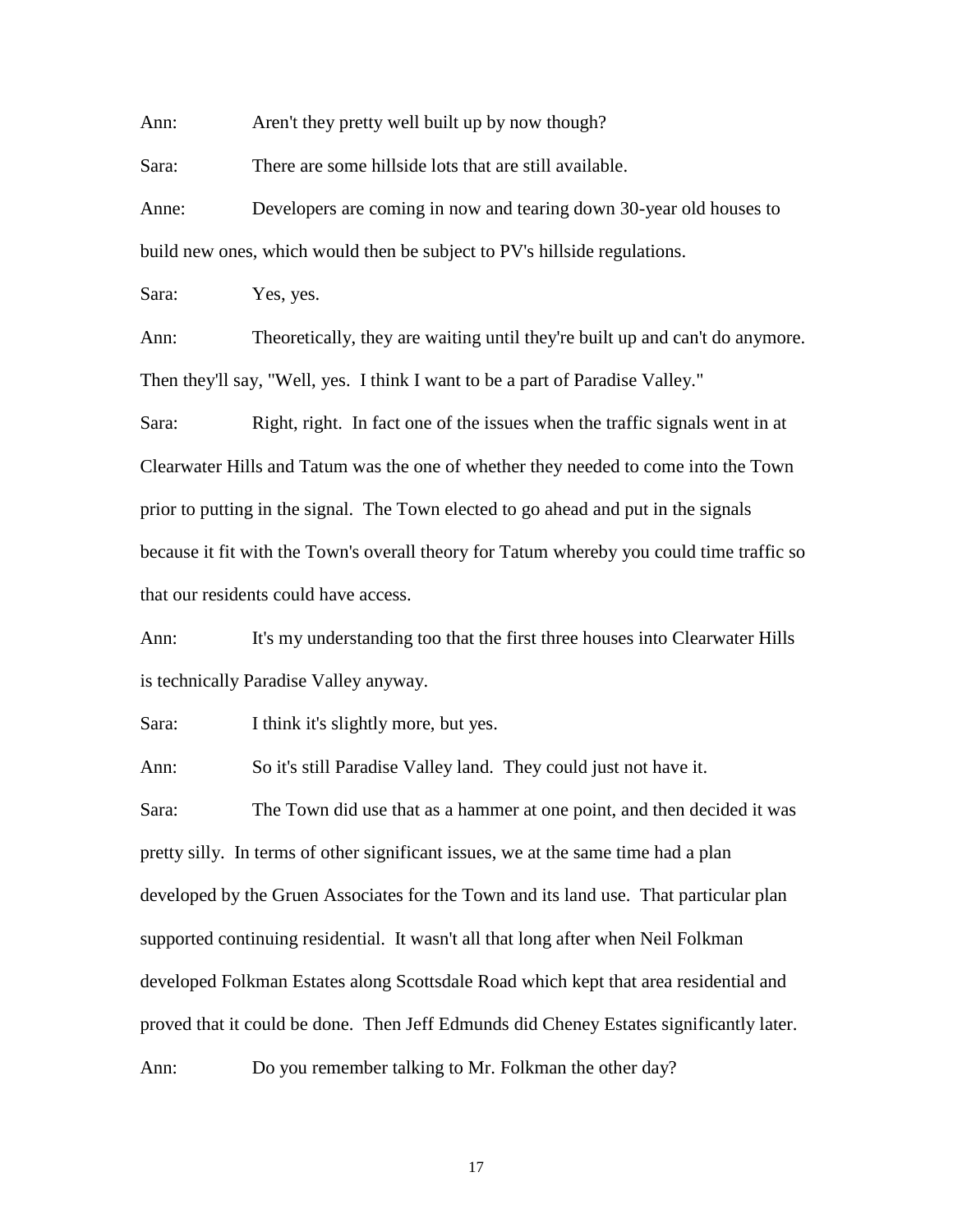Anne: He went back further than that in '86 because we were going to interview him.

Sara: That would be a good interview. The challenge as I've been talking is that there is so much crammed into my head after all these years that I'm not sure what would interest people in the future looking back. For instance, take La Place du Sommet. That is now private roads up there. I was on a Council that approved making that a private road. We all went up there. We all hiked the roads. We all looked at them. We poked, and pushed and prodded. Like sewer systems, I don't know a whole lot about how one builds a road - what the subsoils are, the compaction, and all of the various layers. But I did look and I was concerned about whether those roads would really hold. As a result of the entire Council's concern, not just my own, and the entire Council visiting the site, we decided that it was in the Town's best interest to let those be private roads, whereby the residents who actually use those roads understand that they are private, understand what they are buying, and look and make sure that the roads are adequate to withstand major challenges, like the floods that happened in Oakland that took down some of the hills, fire trucks and things. I think that's an interesting thing because you have to make sure that the residents who buy homes up there which are indeed in the Town of Paradise Valley are protected, but you also have to make sure that the Town is protected.

Along the same vein, I happened to have been opposed to the Rural/Metro contract with the Town. I was opposed on a corporate basis, as a corporate officer of the Town of Paradise Valley, because prior to the Town negotiating a contract with Rural/Metro and licensing Rural/Metro (and those in reverse order, first comes the license and then comes the contract), prior to that happening, the Town had no liability in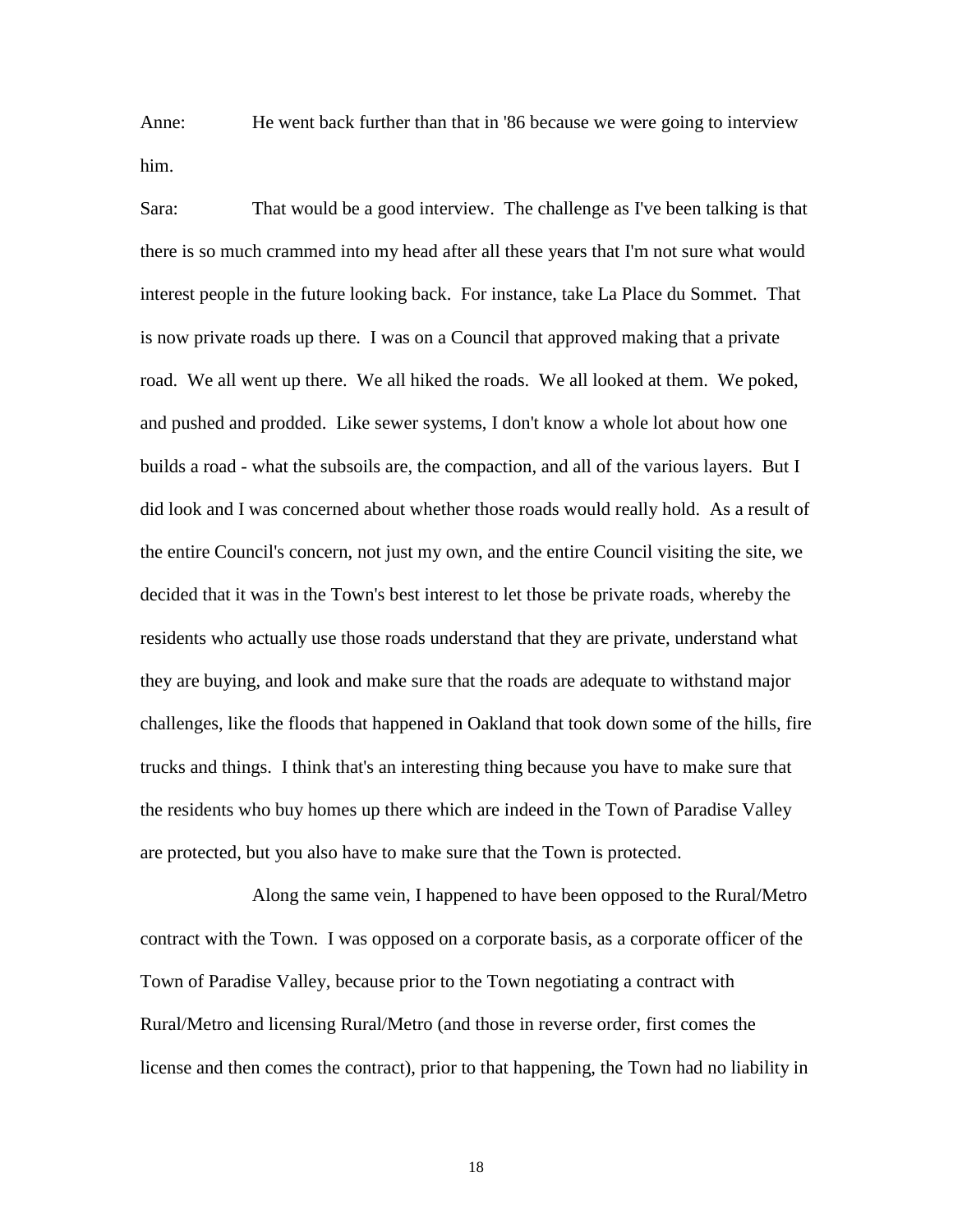terms of fires. The Town wasn't involved; it was a contract between the individual resident and Rural/Metro. Once the Town got involved, I was afraid, and I believe it will happen unfortunately sooner or later, that someone's house will burn or there will be a major injury, or something dreadful will happen. As a result of that tragedy, both the Town and Rural/Metro will be sued. I believe that as a corporate officer, it was my duty to protect the Town as much as possible from suit. Meantime, Rural/Metro has come in and told us that their subscription rate and collection rate was about the same as it was in Scottsdale, and they were happy to continue the way they were, or they would be more happy with the contract. But they would certainly continue the way they were. I opposed it and whether it's right or wrong, as you know, the Town now has a contract with Rural/Metro. There are still quite a few feelings of hostility out there over that. One of the reasons is because a group of citizens got together and did a petition drive to put the contract with Rural/Metro on a ballot. They got well over the required number of signatures. When the petitions were brought to the Town Hall, the Deputy Clerk took those and examined them. She took them and went away and came back with them and decided that two things were wrong. The first was that the top of the letters on the font extended a bit too much, about a sixteenth of an inch too far into the upper margin. That wasn't even that the font was too small. It was that they had been xeroxed and the Xerox machine had shifted a little. Everything was correct except that. And the second challenge was that there was of course a legal requirement that says that petitions must be circulated with the document attached, and these were. When they were brought in to be filed, they were separated. At that point, the Town rejected those. In my opinion, it's easy for me to say I was opposed in the first place, it was very unfortunate because it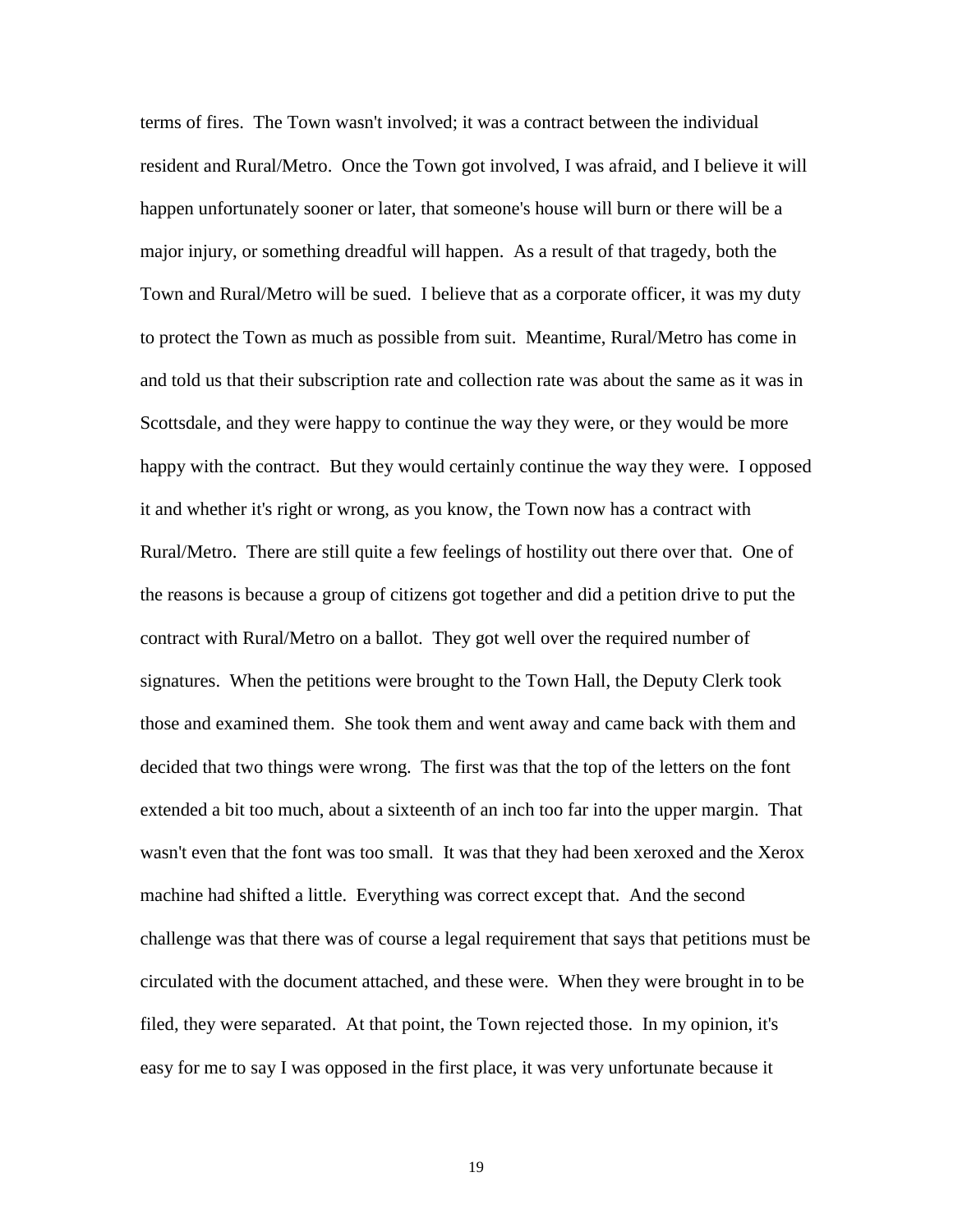established a very visible group of people who were long time residents of the community. Men of whom were very noteworthy and had been active in the Town community. For instance, Dick Mybeck was one of the people who circulated them. He organized the effort. You then had developed a group of folks with hostility towards the Town.

Ann: Especially with those two minute accidental errors, shall we say.

Sara: It was a very interesting thing, the hostility. I still get calls from people who complain about it.

Ann: Do you think this issue will come up again?

Sara: I think Rural/Metro is entrenched now. I really do. I cannot imagine another company coming in because, think about it, you're sitting there in your house and you see your neighbor's house across the street on fire…

Ann: You don't know who to call for fire prevention.

Sara: But it was unfortunate. I think that was one of the issues. I think another issue that started that wave of hostility was the McDonald Drive issue, the widening of McDonald Drive.

Anne: And the not so widening.

Ann: I don't think that issue is even over yet.

Sara: Frankly, Ann, I hope you're right. I was driving on McDonald the other day and there was a bicyclist. Of course, they don't the use the path and there is no bicycle lane. The result was that all of those cars were behind the bicyclist because there was no room to go around.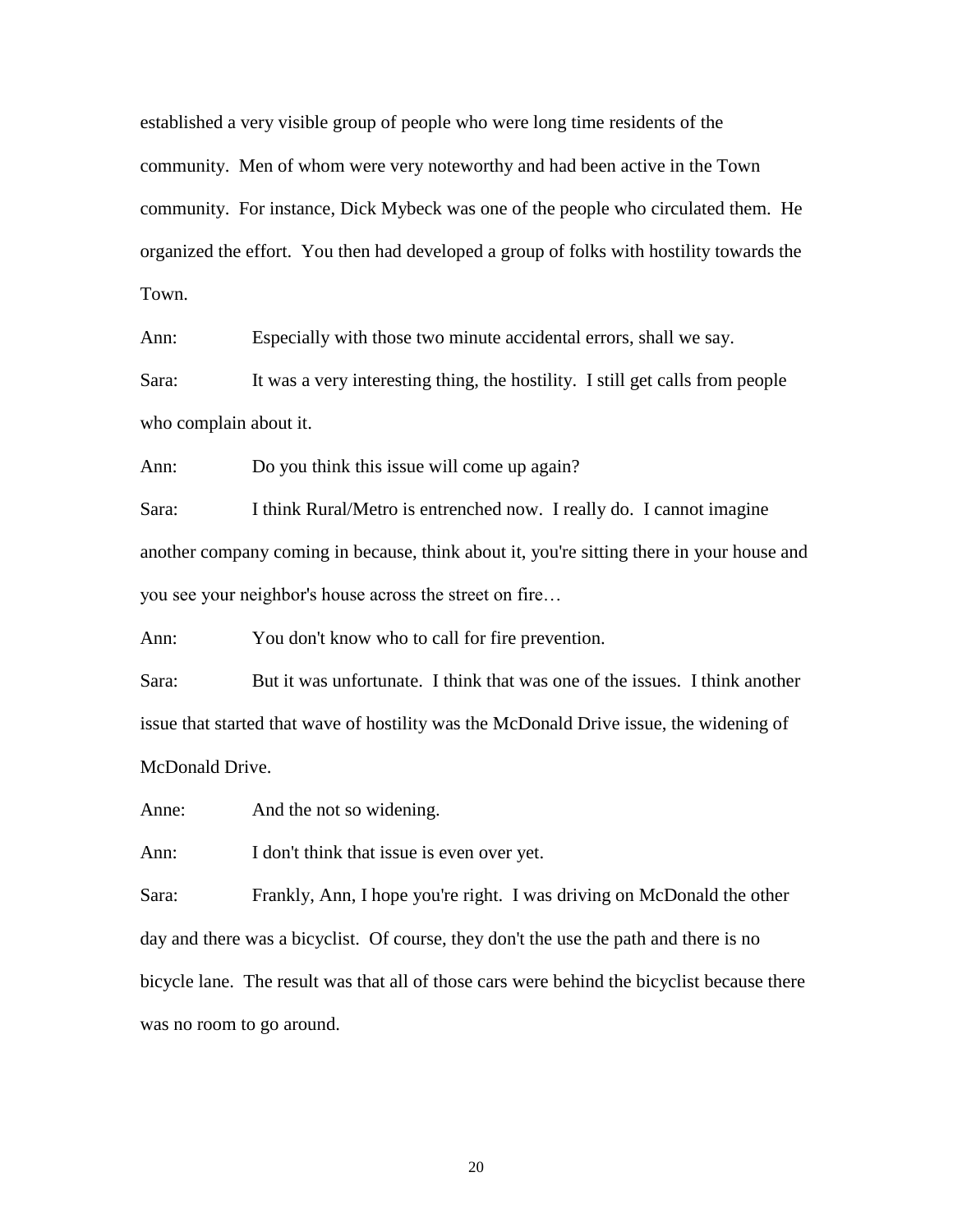Ann: He or she did not have the civility to pull over and let them go. McDonald goes right on through and is an entrance into the Freeway 101. It's going to be interesting and I think the issue is going to come up again.

Sara: One of the things that I took a lot of heat over was being involved in MAG. We've already discussed MAG. But if the Town of Paradise Valley had been actively involved in MAG in 1984 or '85, then the vote of the residents of Maricopa County established a half cent sales tax to build freeways, we would have been involved actively in the planning stage, we might have been able to have an impact on where those exists were placed. We don't know because you can't go back. But we weren't actively involved and as a result, we certainly have … One of the reasons that one of the Councils that I was on…I think that maybe Dick was off the Council by then…one of the reasons that the Town Council elected to improve McDonald was because there's a process by which the Arizona Department of Transportation can redline a road. Maybe the proper term ought to be green line to make it wider and to take it through. The Town of Paradise Valley Council at that time was afraid that with the freeway coming in, that would happen to McDonald. So that particular Council, and it took several Councils, elected to improve the road to three lanes, which is more than enough to meet the needs of the Town of Paradise Valley and to meet the code for I believe it was a minor arterial but it may have been a collector street designation, and not obstruct the freeway system and the transportation system. In the early freeway plan, McDonald Drive was a freeway. Fortunately, the Town was able to stop that and it was probably one of the motivating factors for incorporating. That and Tatum which obviously there would be some question about the Town of Paradise Valley as to whether that should be a freeway.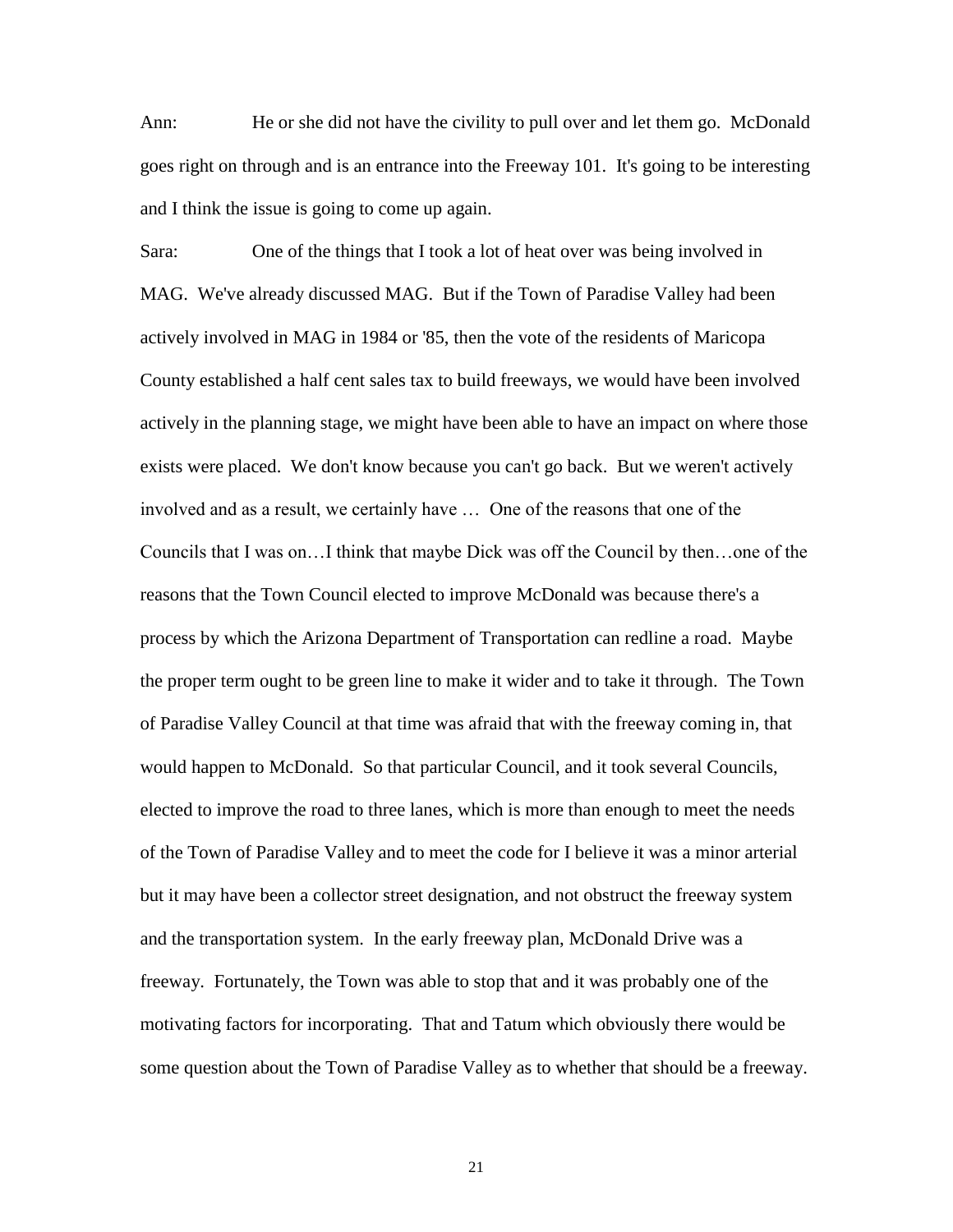But with the Town here obviously neither should. So on McDonald Drive, I sat through 44 meetings on widening McDonald Drive. That was an incredibly contentious issue.

Ann: It was very interesting.

Sara: There were a number of other issues that came up. One of them of course is our resorts that are a very valuable, in my opinion, part of our community, and the bed tax issue.

Anne: Dick was involved in that one.

Sara: Dick did a wonderful job on that one. I really remember that clearly. The resorts pay a significant bed tax, plus the sales tax. It does a great deal towards enabling the Town to operate without imposing its own property tax. I happen to believe that the world works on exchanges and so one of the questions is, "What do and should the resorts get in exchange?" Of course, one of the things they get is a contribution to the Scottsdale Chamber of Commerce to promote the resorts, and the resorts are happy to be promoted in conjunction with Scottsdale because that question was asked every year when they came to the Town. Some other kinds of things that are beneficial to them are for instance the recreation paths, the bicycle paths now that we have some. It's an interesting relationship. There is a symbiotic relationship between the two. Folks, a long time before I was involved, determined that resorts were an appropriate use with the Town and consistent with the residential nature of the Town. Meantime, one of the County islands was Joe Miller's El Chorro. When El Chorro finally came into the Town it happened to be during a period of time when I was Vice Mayor and Kent Wick was Mayor. He could not chair those meetings because his family owned some property that was contiguous with El Chorro so he had a conflict. I found Joe Miller to be an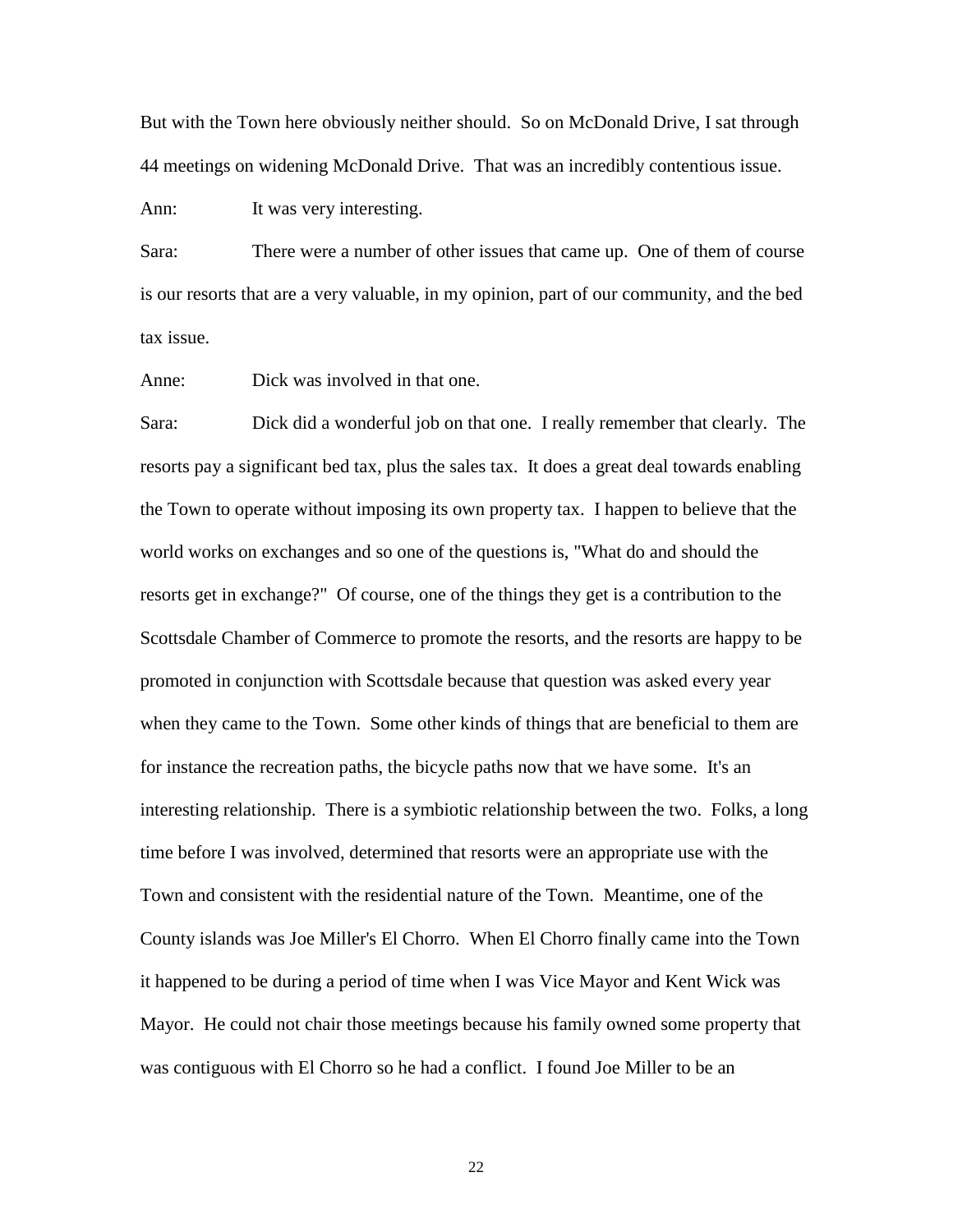incredible gentleman, very gracious through the whole thing. There were a number of neighbors who were very suspicious of him. There were rumors that there was going to be a Venice there. There were going to be canals that winded its way through the property with gondolas, singing barge men.

Ann: I hadn't heard that. I lived near there and no one ever told us that. They were more worried that he was going to expand his resort and they would have another resort in their back yard.

Sara: One of life's interesting times. Then the question came out as to what is the distinction between a guest ranch and a resort. What did he really have. Through the whole thing, I did not know Joe terribly well. I still don't know Joe terribly well. But he was an absolute delight. He just kept a smile on his face and let everybody say whatever he or she wanted to. It was a very interesting time when he came into the Town meetings.

Anne: We interviewed him and he gave us a lot of background.

Sara: Oh, good. Is that consistent with what he said? That's my memory of it. Actually, the issue of annexation which we touched on before was hot and heated. The Town technically can annex The Franciscan Renewal Center any time it wants because it takes a vote of the taxpaying property owners to vote for annexation. There are US West poles and APS poles on the property, and of course, the Franciscan Renewal Center does not pay taxes because it is a church. Historically, the Town chose not to force and compel them to come in against their wishes because they did not wish to do so.

Ann: Could they legally charge a bed tax to a church?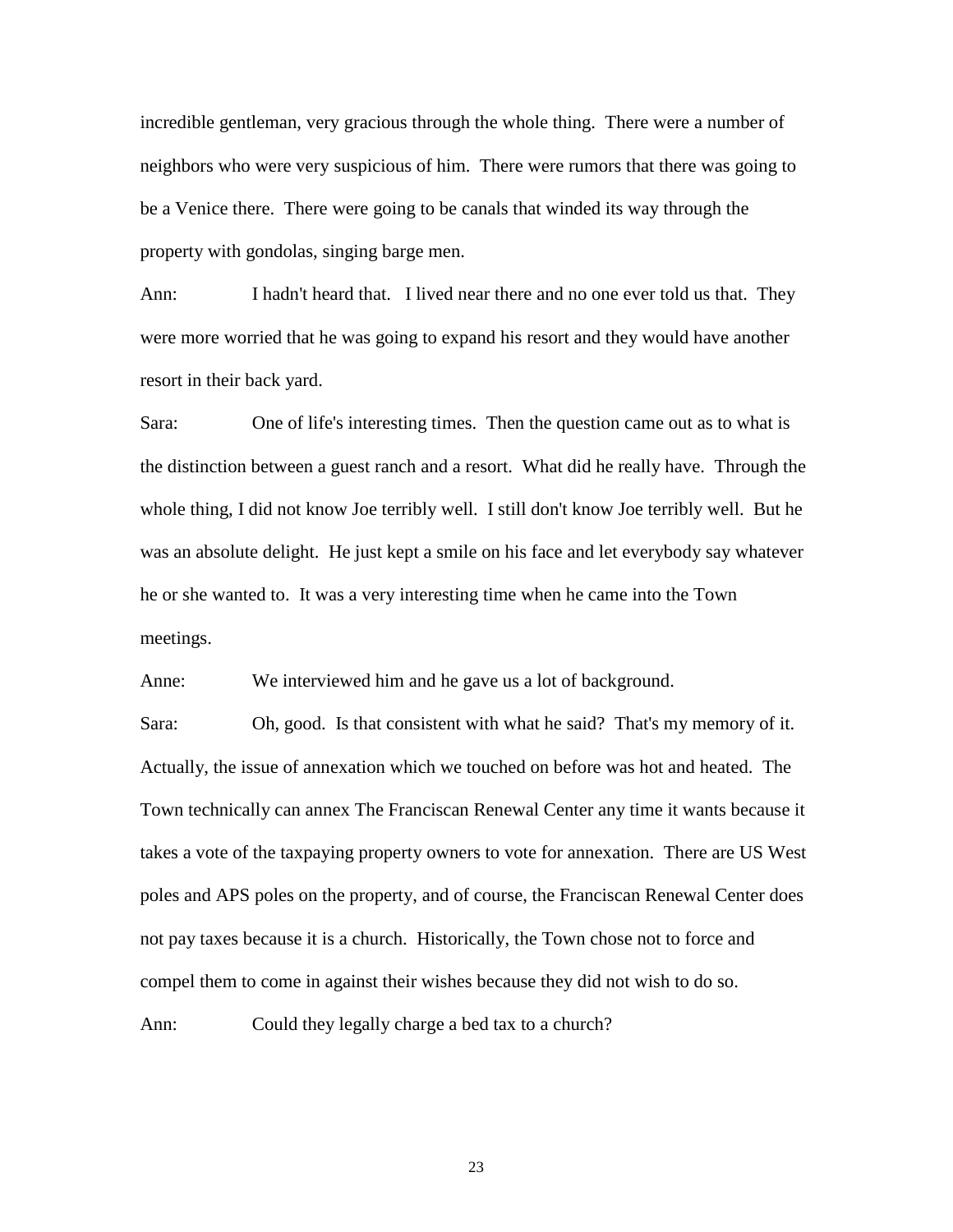Sara: The legal opinions from the Town were probably not. But some of their activities are moneymaking; some of their retreats are also.

Anne: They have classes, seminars and overnights now. They host a lot of those activities.

Ann: Then the policing so that they'd be honest, determining this is a church function and this is a fund-raising function could be very challenging.

Sara: They were very nervous about it. The Town's going to provide them security and police service anyway. I can't imagine the Town not. So what's in it for them at this point? Let's see. Another interesting related issue was … I guess you always learn more from what you've done wrong rather than what you've done right. I, as I've said, have been involved with homeless issues representing Paradise Valley. One day the Franciscan Renewal Center decided that it would accept homeless families on some of the very cold nights, as did some of the other churches. One woman who was very active in Paradise Valley politics and shall remain nameless for that reason called me hysterical, "There are going to be homeless people here. My family won't be safe. I won't be safe. This will be terrible." At that time, the paper called me and said, "What do you think about homeless people at the Franciscan Renewal Center?" I said that I had gotten some calls and people are pretty negative. I would not give the paper this woman's name and number unless I had secured her permission first. I called her back and she said, "Gosh no, I'm not going to talk to the paper. I don't want them to say that I think that's terrible." I said, "Do you think it's terrible." She said, "Of course." I called the paper back and said she won't talk to you. You can imagine what the paper thought. Oh well, you learn. That was quite a learning experience.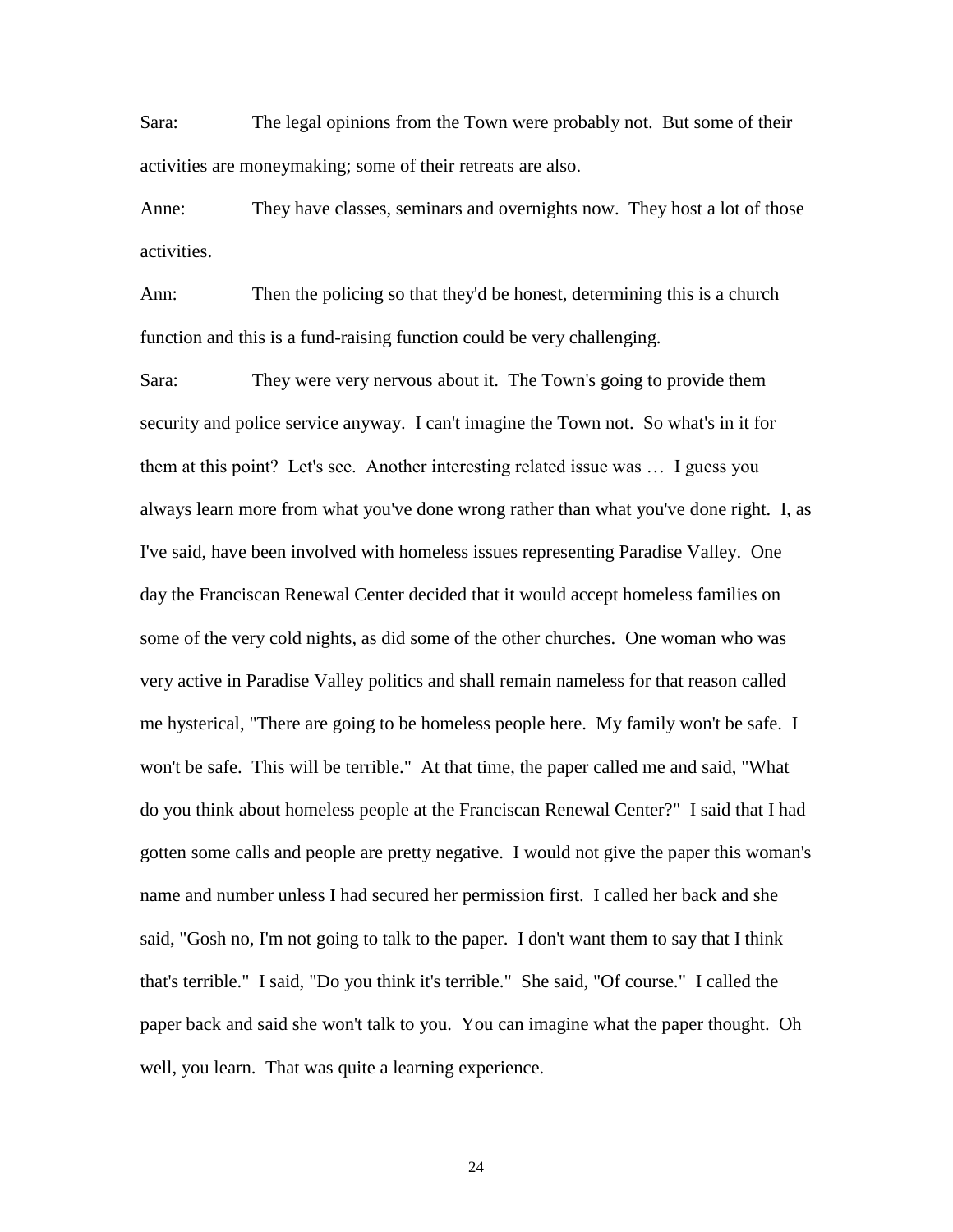There were also a number of really positive experiences with individuals who had legitimate problems that would take on huge proportions. One of the funnier calls I got was from a woman who was having her house painted and new flooring put in. She looked up one day and there was a strange dog in her living room. She was really upset. You could hear her voice quivering. She was in tears. She said, "What am I going to do." I said, "Stand over the dog and tell him to leave." She said, "But, but…" I said, "Is it a coyote?" She said, "No, it's a dog." It was a Cocker-poodle mix. It was a big ferocious dog. She came back and said, "This is a terrible community. We need a leash law, which we had. We need a this, that and the other."

Anne: I remember Dick voted against the leash law.

Sara: I remember Dick voting against it. Then all the other discussions whether we should have a pooper-scooper law.

Anne: I think Jim Coffee was the one who said we should have a leash law. Sara: She said to me, "How are we going to keep this from happening again?" Ann: Keep your doors closed.

Sara: That's exactly what I said, "Keep your doors closed."

Anne: That's funny.

Sara: Yes. In fact, I had some great ones. I had a call from a woman who said there is a rat in my swimming pool. I said, "Well, call your husband." She said, "He's just left for work." Call your neighbor's husband. He's just left for work. Call your neighbor. She just left for work. Do you have a pool scoop. Go get the pool scoop and get it out. She says, "I couldn't possibly." She said, "I called the police and they wouldn't come. I called Rural Metro and they said were at a fire." This poor lady was hysterical.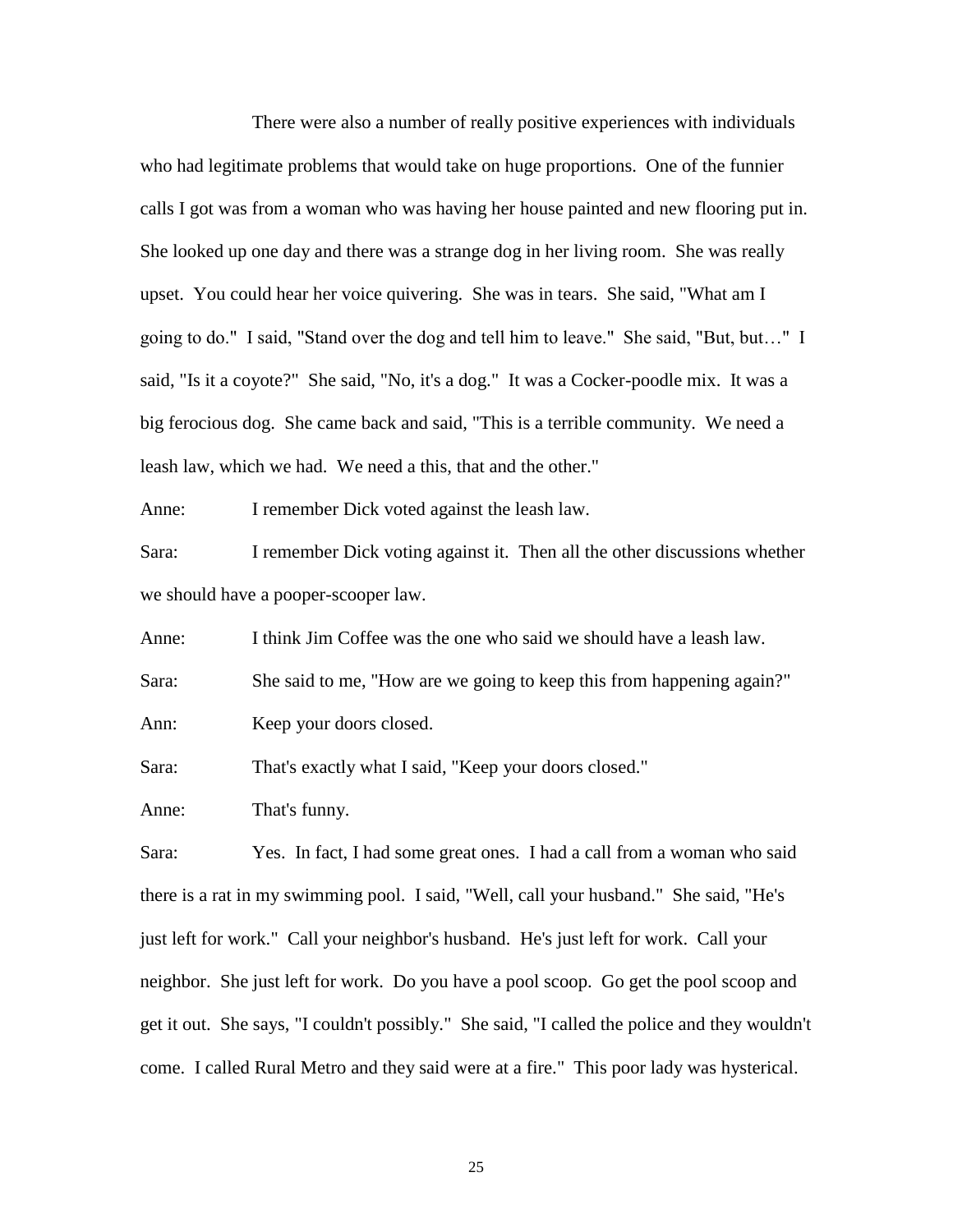I can't believe to this day that I said this to her. But I said to her, "Do you have any Tab in your house?" She said, "Why, yes." I said, "Okay. Get the Tab, open it, and feed it to the desert rat. It will get cancer and check out on you." I can't believe I said it to her, but what was I going to do.

Ann: The rat was alive and swimming?

Sara: I guess, that's the way she described it.

Ann: Oh, I didn't catch that. Oh, my word.

Sara: At which point, she saw how hysterical it was and she started laughing. She got the pool scoop and got it out. She was perfectly fine. Then, of course, when photo radar came in.

Ann: Now that's a rich story, I'm sure.

Sara: I certainly had a number of calls from people about photo radar. There was a whole group of people who told me they were going to put on Ed Mecham's mask when they drove through Town. ( Ed Mecham was elected governor, but quickly impeached after he took office) There was one woman, a good friend of mine, I have to admit, who said she didn't think it was fair because she thinks that whenever a policeman gives you a ticket, you should be able to undo the top two buttons on your blouse… and she's telling me this. She no longer lives in Town; they've moved out of state. Another woman called and said that she thought photo radar was a wonderful idea, but that she really thought we should issue to everybody who lived in Paradise Valley a bumper sticker that would inactivate photo radar for our own residents. She wasn't particularly amused when I pointed out that she's speeding to kill a child just as easily as somebody from Scottsdale or Phoenix.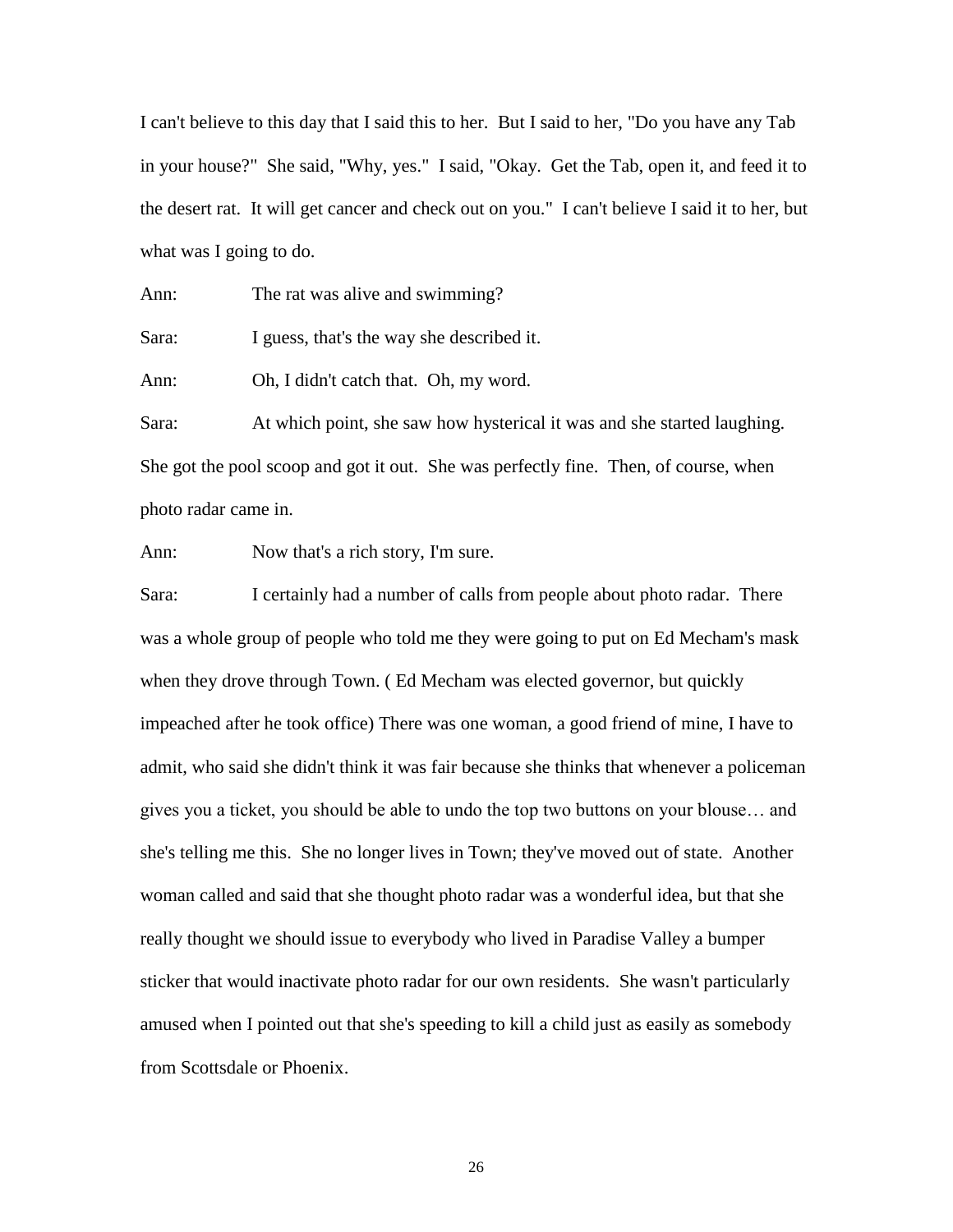We had a number of other people on traffic. One wanted to put guard gates on Tatum and Lincoln to keep out non-Paradise Valley people. Then we would have card keys. I remember saying to her, "Let me ask you a question. Do you shop for groceries?" Huh, huh. "Where do you get your groceries?" She said, "I go to the Safeway at 32nd and Camelback." "How do you get there?" "First I take Stanford, and then I turn down 32nd Street, and then I pull…." And I said, "Suppose Phoenix said to us you can't come in." And then she of course saw how amazing her suggestion was.

There were a number of other issues that engendered comments like that. Certainly, photo radar was one of the most amazing ones.

Anne: Were you on the Council when it was introduced?

Sara: Yes.

Anne: That was quite, not only emotional debate, but…..

Sara: ACDC stands for Arizona Canal Diversionary Channel. At an early meeting…

Anne: Who was involved in it in the beginning? I remember going over there and looking at where the channel would be.

Ann: Go ahead and talk about the ACDC.

Sara: At a very early meeting with the design engineers, one of the design engineers made a comment that the project would be covered through the Biltmore because the Biltmore properties were worth more than the Paradise Valley properties. My goodness didn't those hackles go up. That is when Helen Harold got involved in the Town. She and Marlene Jones were involved. But mostly Helen spearheaded the fight to cover the ACDC. There was just amazing riff on it. If you covered the ACDC, it had to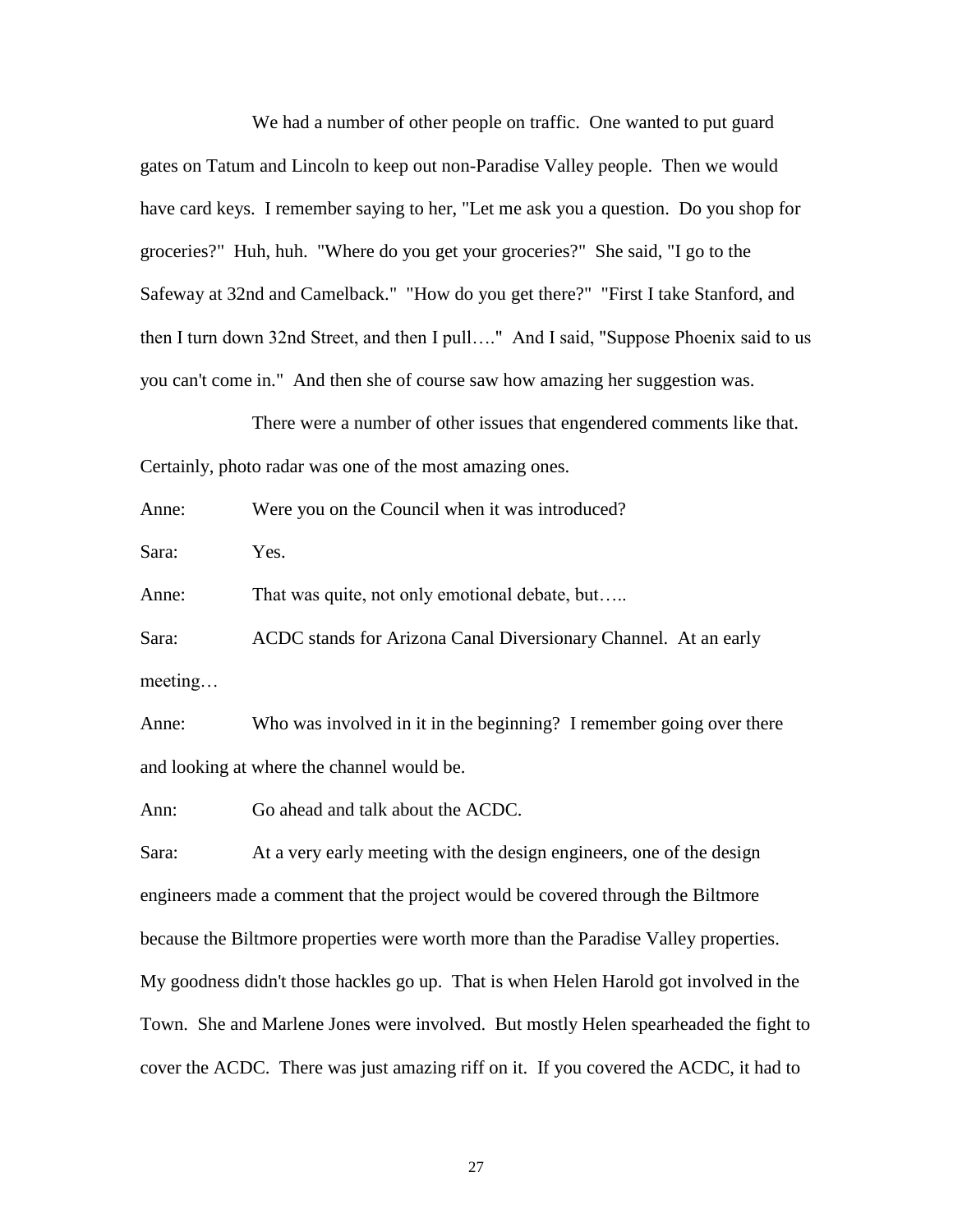meet the U.S. Army Corps of Engineer specs, which meant that you had to be able to drive a 10-ton tank on top. Isn't that a kick? I guess when the terrorists come driving their tanks through the Town of Paradise Valley; they will be able to travel on the ACDC. It was hysterical. Anyway, that was a very long fight. Kent Wick, Scott O'Connor and I actually went back to Washington, in conjunction with a National League of Cities meeting, and spoke to our congressional delegation about it. The congressional delegation was able to secure some federal funding to help the Town because the Town agreed to a match. I believe it was a 10% match that the Town had to come up with but I really forget exactly the amount. That's how it got covered. It cost the Town many hundreds of thousands of dollars. The initial estimate was \$250,000, but of course that didn't include any of the overruns, any of the series of plantings and landscape design, and there were several of those that occurred. Then Stanford Drive had to be resurfaced. It was quite a vague issue and it did end up costing huge amounts of money.

We also had a similar type issue in terms of dealing with neighbors when parking for Echo Canyon came up. That was a big deal. Echo Canyon's homeowners association, the people on the southwest corner of McDonald and Tatum, were concerned because they did not want folks parking and blocking their access understandably. The Town had no provisions for parking. Although that corner on the northwest side is open and is shown on the plans for the Camelhead Estates as eventually being a speed curve, matching the one on the north end of Tatum, matching on the south end of Tatum, which in my mind happens to make sense. That was a very interesting long term project. There were a whole bunch of proposed solutions. The Molly-Trolleys were one; one was parking at Mountain Shadows and I think they actually tried that for awhile. Another one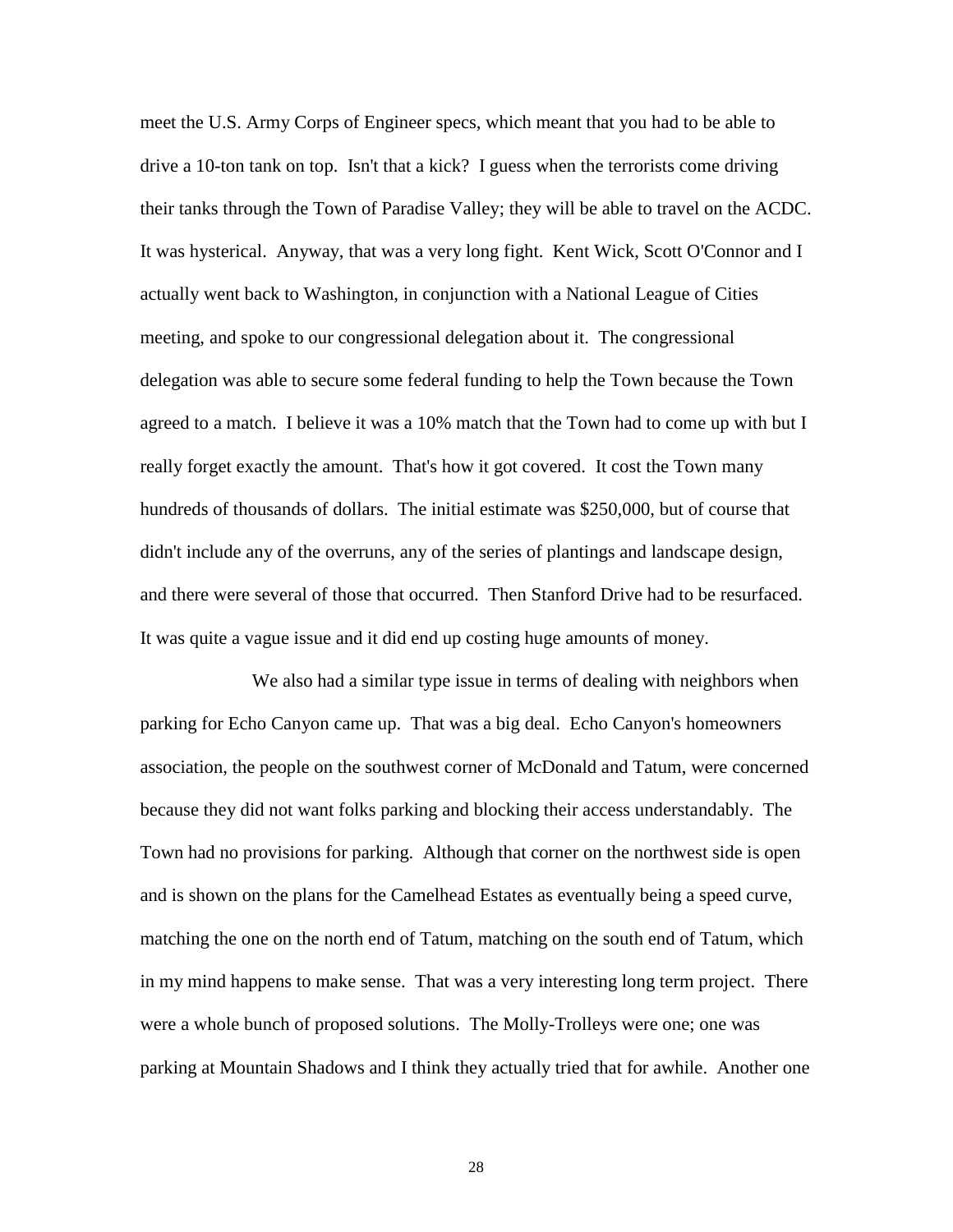was actually done in conjunction with Linda Nadowski where Linda and I developed an idea of putting a recreational path all around that huge block, all the way around Camelback Mountain, which would then serve the Phoenician as well. All of the Phoenix folks think that's a fairly good solution but it never got completed. A lot of that is in Phoenix and that's the problem. But Paradise Valley has done quite a bit of its portion, although the Paradise Valley portion is on the opposite side of the street. In fact, when you think about recreation, there is bike paths, or recreation paths, that goes all the way from South Mountain to Carefree, and all the way from the Indian reservation through the Phoenix Mountain Preserve, except for about 165 feet along Tatum on the west side of Tatum, right by the fire station at the north end of Town. It becomes Phoenix on the north side there. Unfortunately, the missing portion of it is in the City of Phoenix. That is all that is lacking on either one of those. We've talked to Phoenix about that and doing something with it, but they weren't particularly interested. Everybody said what a good idea but it never happened. So that's recreation paths.

Ann: What I said in my intro was that in your 12 years there were some very extremely important issues that were part of the Town's development, or further growth. That you have certainly supported in our interview today.

Sara: It saw the Town get close to built out. One of the funniest proposals I ever saw was for the property on the east side of Tatum just north of Mockingbird. There was a proposal that would cut a tunnel under Mockingbird. That didn't go very far. Actually related to water is Doubletree and what's going on with that drainage project. There were a number of Councils that walked that entire drainage project together. It was very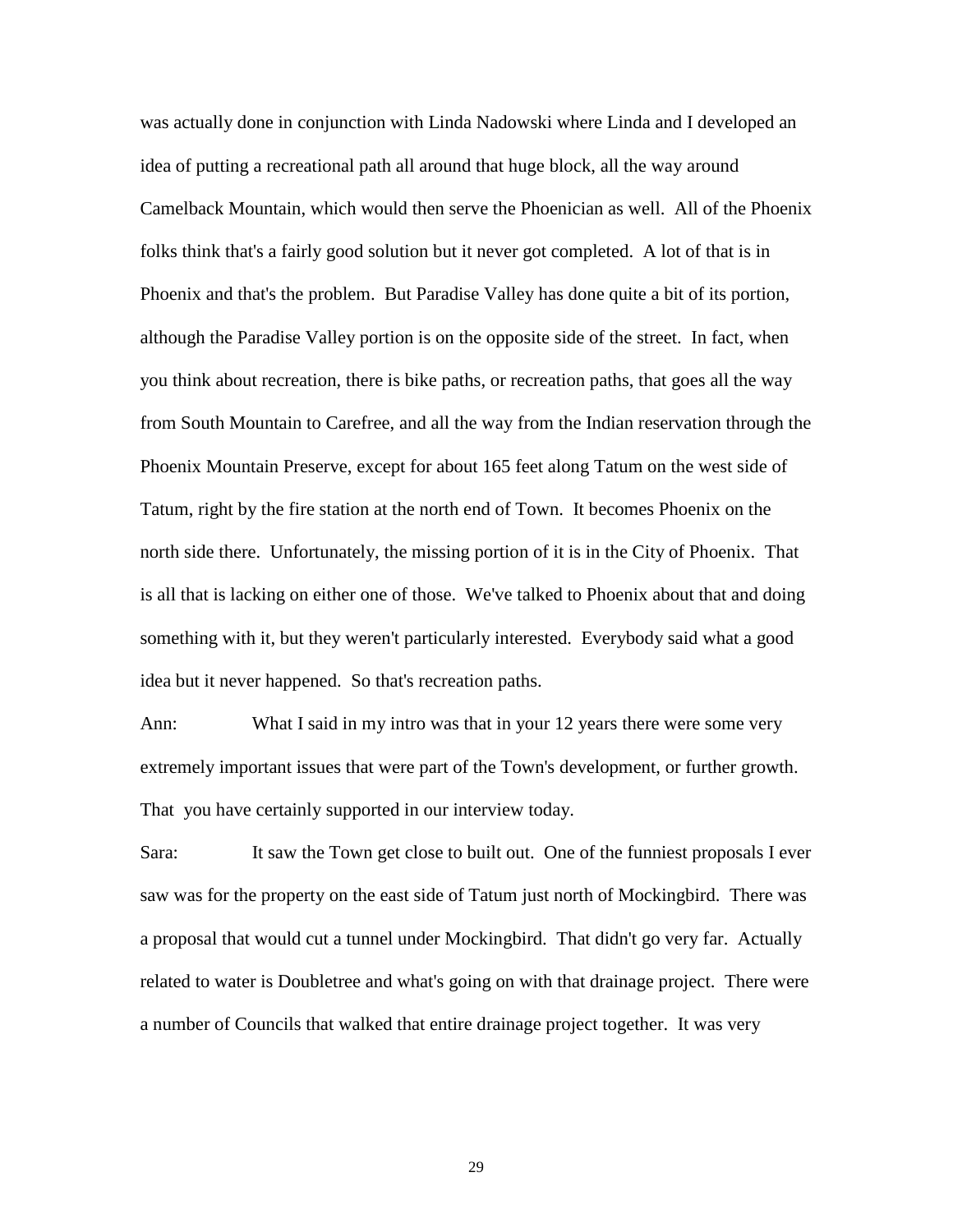revealing. We discovered that there was a wash that existed north of Mummy Mountain that had not been named. The Town named it Cherokee Wash.

Anne: We decided to use that on the equestrian map.

Sara: It's really sad that too many people have river rocked it down and such. Anne: It was their private property and they would have had to get permission from liability to cross.

Sara: I'm very sad that the horse people have been pushed out of Town, and now they're getting pushed further out of Scottsdale. The Town had experienced some flooding problems so they looked at the entire area basically north of Mummy Mountain which starts its own little water shed. Actually, it goes a little bit south. It starts at the Paradise Valley Country Club and flows north. Some of it sheet flows across Tatum. Meantime, a development was built in Phoenix, that looks like a theme from The Terminator movie, where they have that culvert that aims at Paradise Valley and they let the water go. Of course, Paradise Valley protested, but there it is. Folks had a flooding problem and we checked it. There were all kinds of plans and agreements that were made politically, as well as staff wise, with the Maricopa County Flood Control District. And it truly is an appropriate issue for the Flood Control District because it's Phoenix, Paradise Valley, Scottsdale and the Scottsdale School District. Cherokee School turns into an island in a huge rain. That project started and it has been contentious! It's been going on for years and years, and still is. It's been contentious for this time hassle and I find it, from a personal perspective, really sad because the project somehow has gotten divided. Whatever this Council decides to do, and I believe they have decided, and it's their decision and I'm not going to try and second-guess or speculate. But I am sad that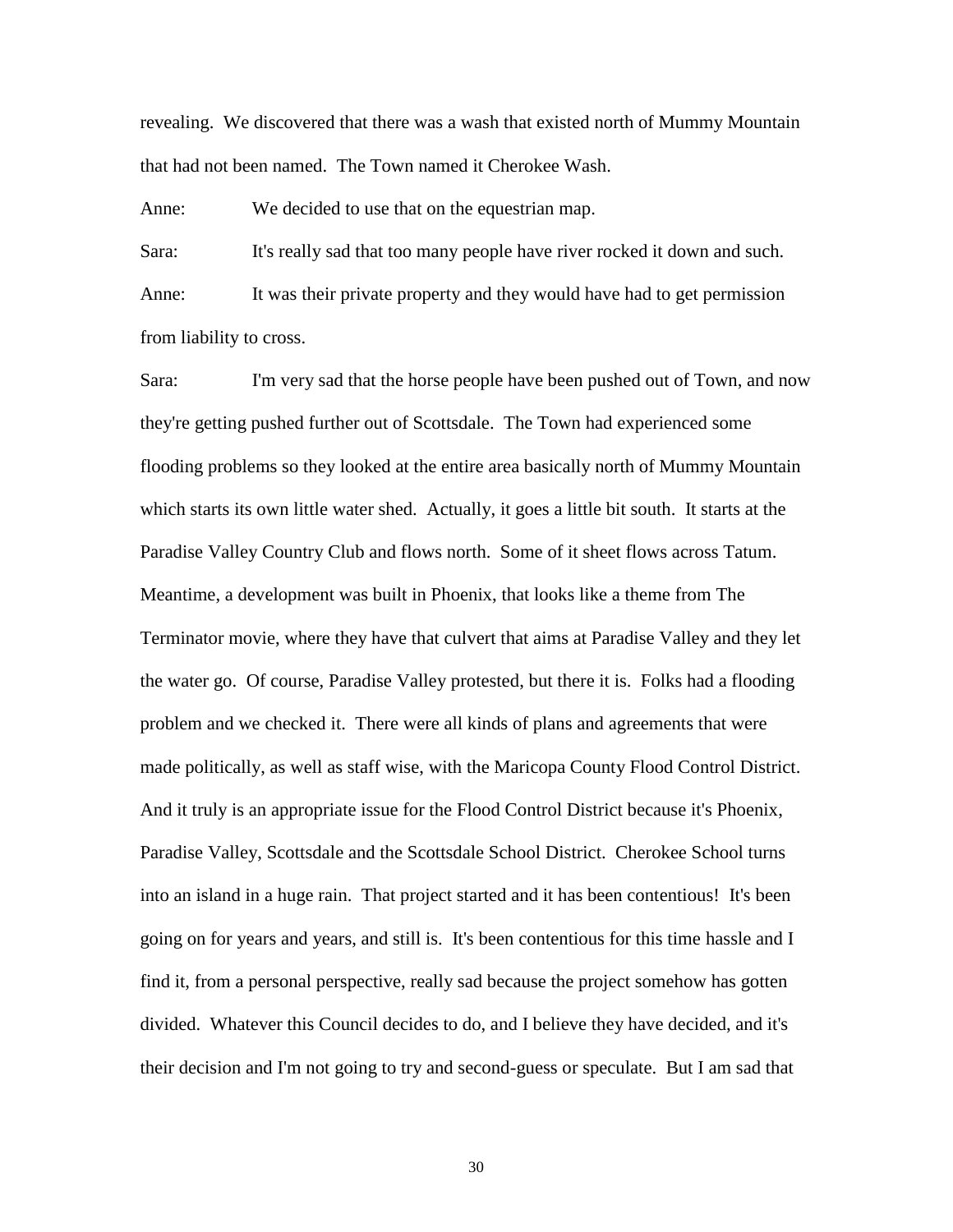the two courses of the project were separated because Doubletree and the water that comes across Tatum from the homes is only one aspect of the project. The other aspect is the water that comes across Tatum from the south and all of the Cherokee Wash water. Somehow, as I said, it got separated, and the two things are not considered together, which is too bad. It may have had a different result.

Ann: Too bad we're in a drought right now because if there was a really big rain, hopefully there would be greater compassion, understanding and concern for ones neighbors well being.

Sara: There were more than 50 homeowners. I want to say it was something like 93 but I just don't remember who actually admitted that their homes flooded. That's really something.

Anne: The ones that line the Indian Bend Golf Course were under water. We were over there when the water was flowing. You could see it running through.

Ann: Many people are not visionary and there's nothing like reality to bring one up sharp to what's really needed.

Sara: One of the challenges with water is that that area in particular has a very different weather pattern from the surrounding areas. To calculate a 100-year flood, there has to be a certain amount of rain fall within a certain amount of time over certain geographic area, which works very well except when you have an isolated pattern like we do in that area, where frequently, the flow is very intense but for a very brief period of time and doesn't cover the surrounding flat desert. The result is it doesn't measure a 100 year flood overall. But if you are one of those homeowners who live on the wash, you have experienced a 100-year flood. That's one of the difficult issues. I should also say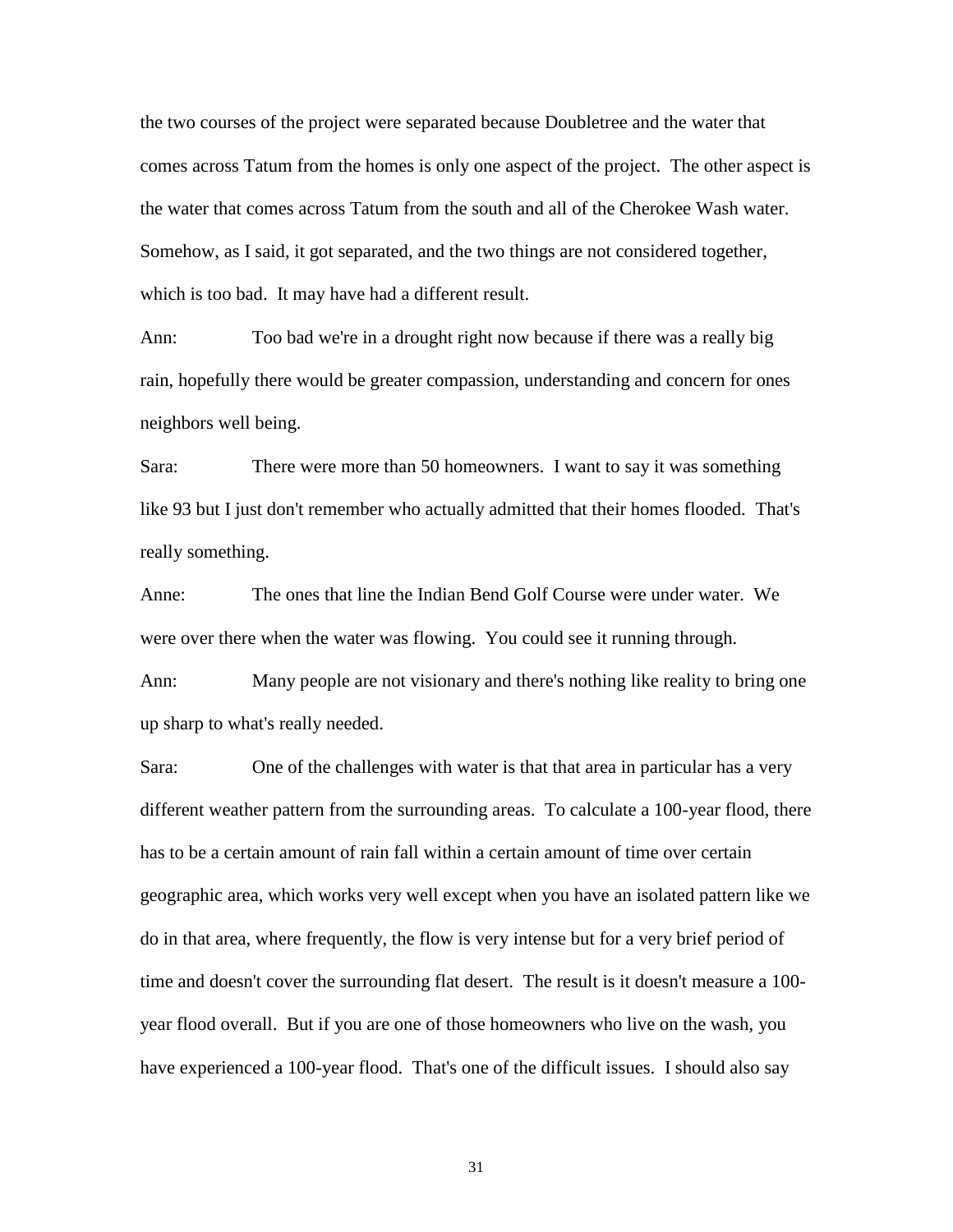that I happen to live on the Cherokee Wash and I have had opinions of at least three Town attorneys that have said that I did not have a conflict of interest participating because I'm situated the same as ten or more other folks. Fortunately for me, we live at the head of the wash, and I know where the water flows. It is a major issue. Sooner or later, it'll get dealt with. The Town has definitely had mixed water issues.

One of the things that I have noticed because I do live north of Lincoln is that there is a feeling in the north part of the Town that the people in the Town don't care about the north part of the Town and it's always the last one to get undergrounding or sewers or similar type amenities, the flood control. The people in the southeast part of the Town apparently still have some of that feeling and the people in the southwest part of the Town used to but they've done a great deal in terms of being able to improve their area and have made tremendous strides. Now that area has really revitalized itself and regenerated itself.

Ann: Southwesterly, isn't that the area that Helen Harold lives in? She's done a tremendous amount of hard work at getting her part of Town up to snuff.

Sara: She sure has and she's made a tremendous impact and it looks great down there. It really does. But it's interesting.

Ann: Maybe we should invite her to move into other sections of the Town and get them caught up.

Ann: We have various pockets in our Town and we are not unified enough in knowing our neighbors so each pocket feels they're the ones left out of improvements. Sara: I think so.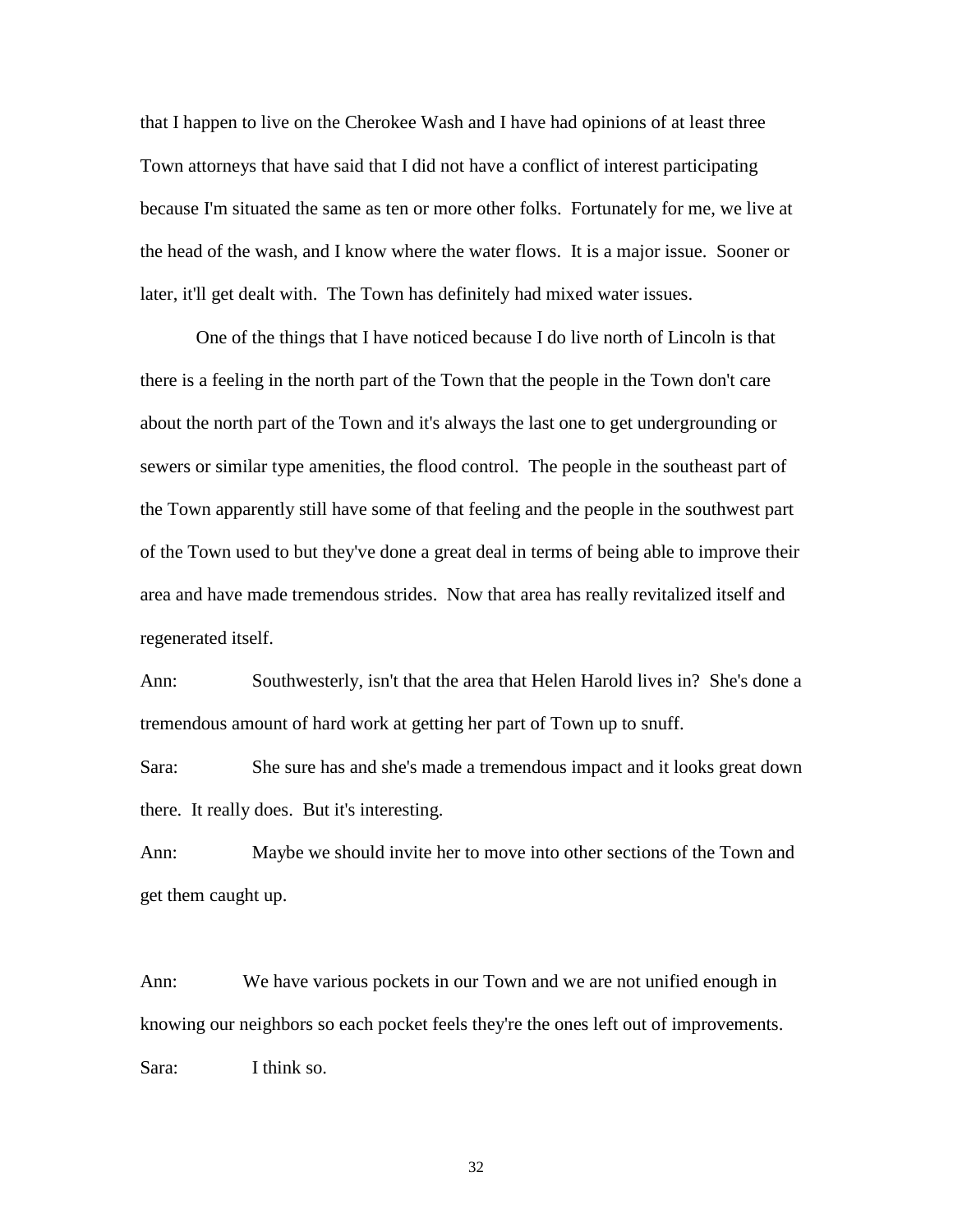Anne: Remember we used to talk about "not in my back yard." Everybody was just concerned about his or her issue and as long as this one over here didn't interfere, then they didn't get involved.

Sara: In fact Sylvia Yoder was appointed to Planning and Zoning because of the Valparasio property in the Cheney Estates. She became interested and active, and then of course, ran for Council and became Vice Mayor.

Ann: If you want to bring us closer to date if there are any important issues you want to talk about, towards the end of your term. Basically, one of the things I want to ask and if you can incorporate it in; what kind of a message would you like to leave for future Councils, especially with all your ongoing work with MAG, teaching at ASU, and politics?

Sara: I really believe that it is a privilege to serve your fellow citizens on the Council. It is a privilege to serve in any capacity for the Town, but it is a particular privilege to serve as a Councilman because it is an opportunity to get to know individuals and actually to try to help them where they are the most threatened, where they are the most concerned. The word I was thinking of using was vulnerable. They're not always vulnerable in that situation; they're not always threatened in that situation but they always need some kind of way to help. It is a privilege to do that. I would advise anybody with the opportunity to do it. By doing "it" I mean running for Council.

Ann: The Board of Adjustment is a challenge enough right now. We are having three cases almost every month now for the last three years. When I went on, they told me you only meet twice a year.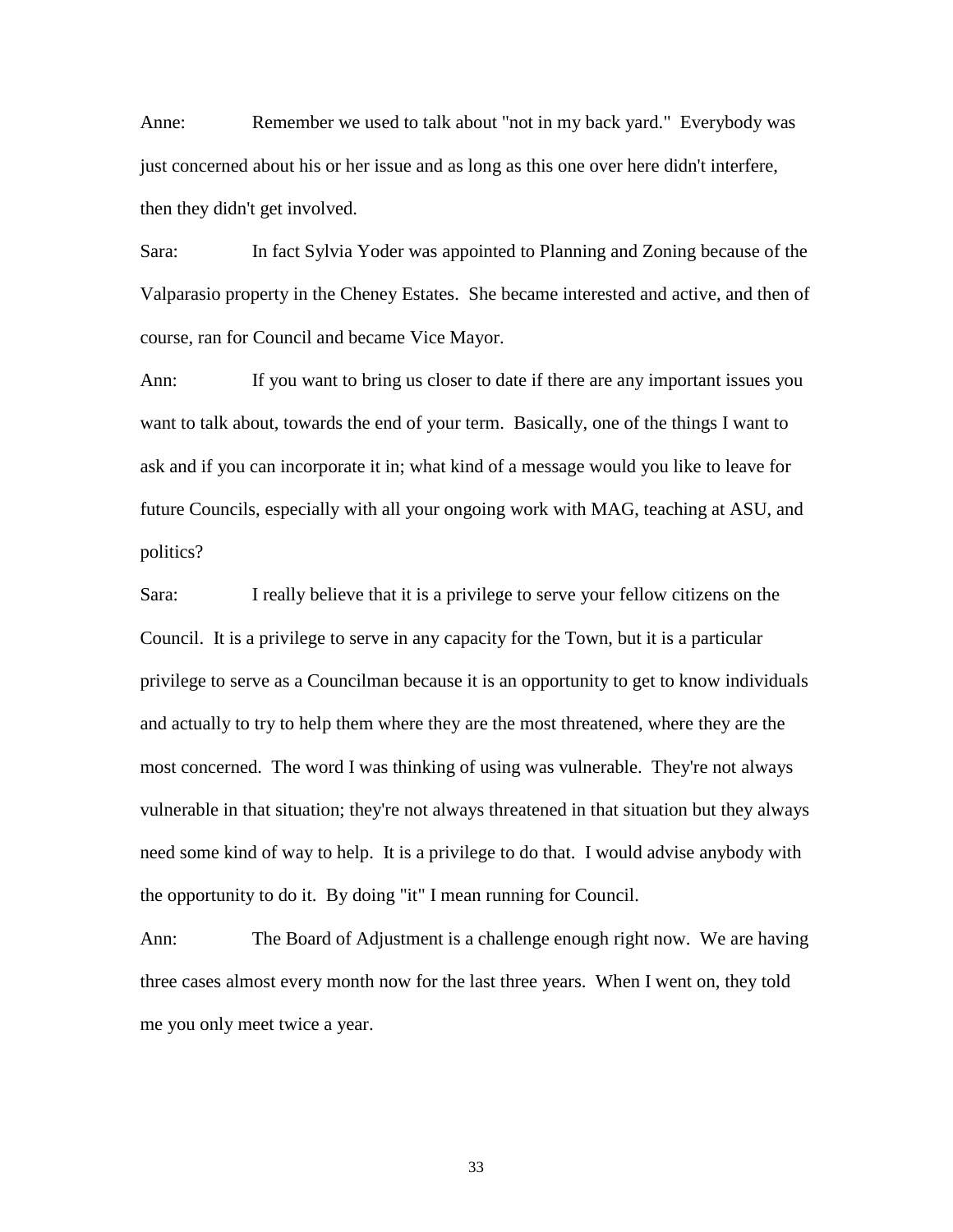Sara: Great training, you're ready. It is a wonderful community and it is unique, and those are all words that are hackneyed but it's true. And it's changing and it needs to change because being mired in the past is not any way to meet the future. I think the next task for the Council will be indeed harmonizing the older residents (not age but chronology and historically) with the folks that are moving in.

Ann: There's such a difference in the concept of living styles and living standards in this Town from one to another generation. There lies the animosity. It is such a shame.

Sara: Yes. I think we're going to have to come to some very basic environmental decision.

Ann: Such as?

Sara: For instance, the Sun Valley property opposite Judson School has on half of the property a hotel and on the second half of the property an executive golf course and homes. That is the approved use at this time. Now in that approval for the golf course is a requirement that within 18 months of the time, the golf course is installed, they must use gray water to water it. I'd hate that requirement to get lost. I think that's appropriate. Golf courses are wonderful but we live in a desert and we are in a drought. I think there's some basic environmental issues. I think the same is true with the different kinds of trees that are planted. That always causes me a certain amount of difficulty because I do believe in private property rights, but by the same token, if mulberry, for instance, are unhealthy for a tremendous number of people, there comes a time when you just have to say, "Sorry, no more mulberry trees."

Ann: We've done that with olive trees.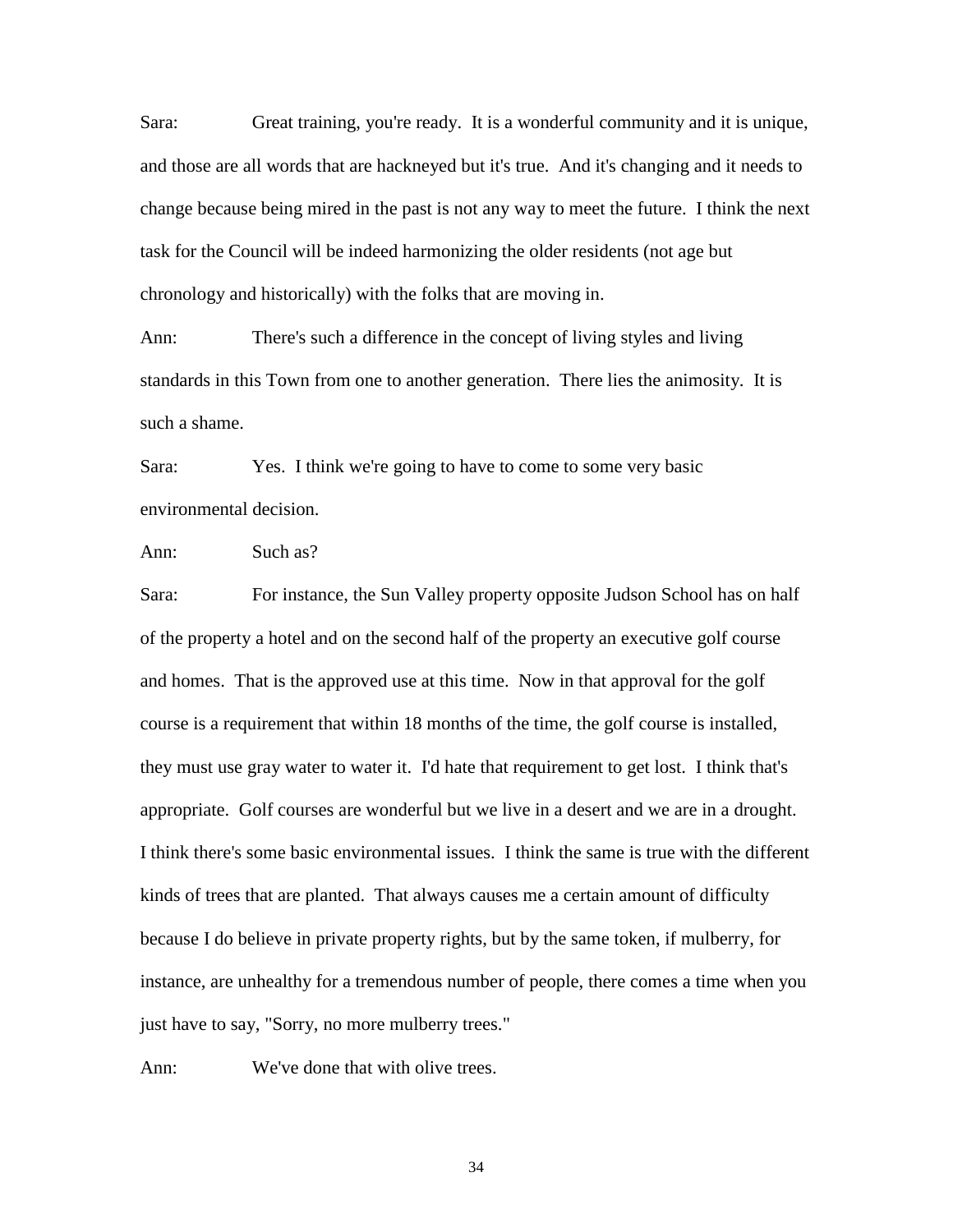Sara: And we may have done it with mulberry trees.

Ann: There's an African sumac that gives some people tremendous allergies, they can't breathe. I know one person who had one on the property and he was so glad he had to cut it down when they did an expansion on the property.

Sara: It's interesting what is happening just like the question of smoking in buildings. It's a question of balancing which of the public rights you support. Because people do have a right to ruin their health and smoke, but do they have a right to ruin other peoples? I think that's what Paradise Valley's biggest challenge will be personally. I'd like to see the community continue to be strong. I'd like to us continue to exist. I'd like to see us not be absorbed by Phoenix or Scottsdale, in that order.

Ann: Do you think that's a possibility and how so? Would you give an example? Sara: It depends. Futures are always difficult to predict.

Ann: Oh yes. I'm sure with your connections out there in the larger community, you're aware of patterns that we don't see. That's why I am asking.

Sara: Those communities would obviously like to annex Paradise Valley for their own reasons. Both would like to do it for the tax base. There's no question about that. Both would like to do it for the cachet that the Town still holds.

Ann: How could they if we're formally and legally incorporated though? Sara: Indeed. Suppose they say, "Okay, we will turn that little switch and you won't have any more sewer service for example.

Ann: Which several homes are vulnerable.

Sara: Yes. I forget what percentage of the homes are on sewers - a third maybe. That's very vulnerable. Suppose they retaliated with whatever. I think it's very important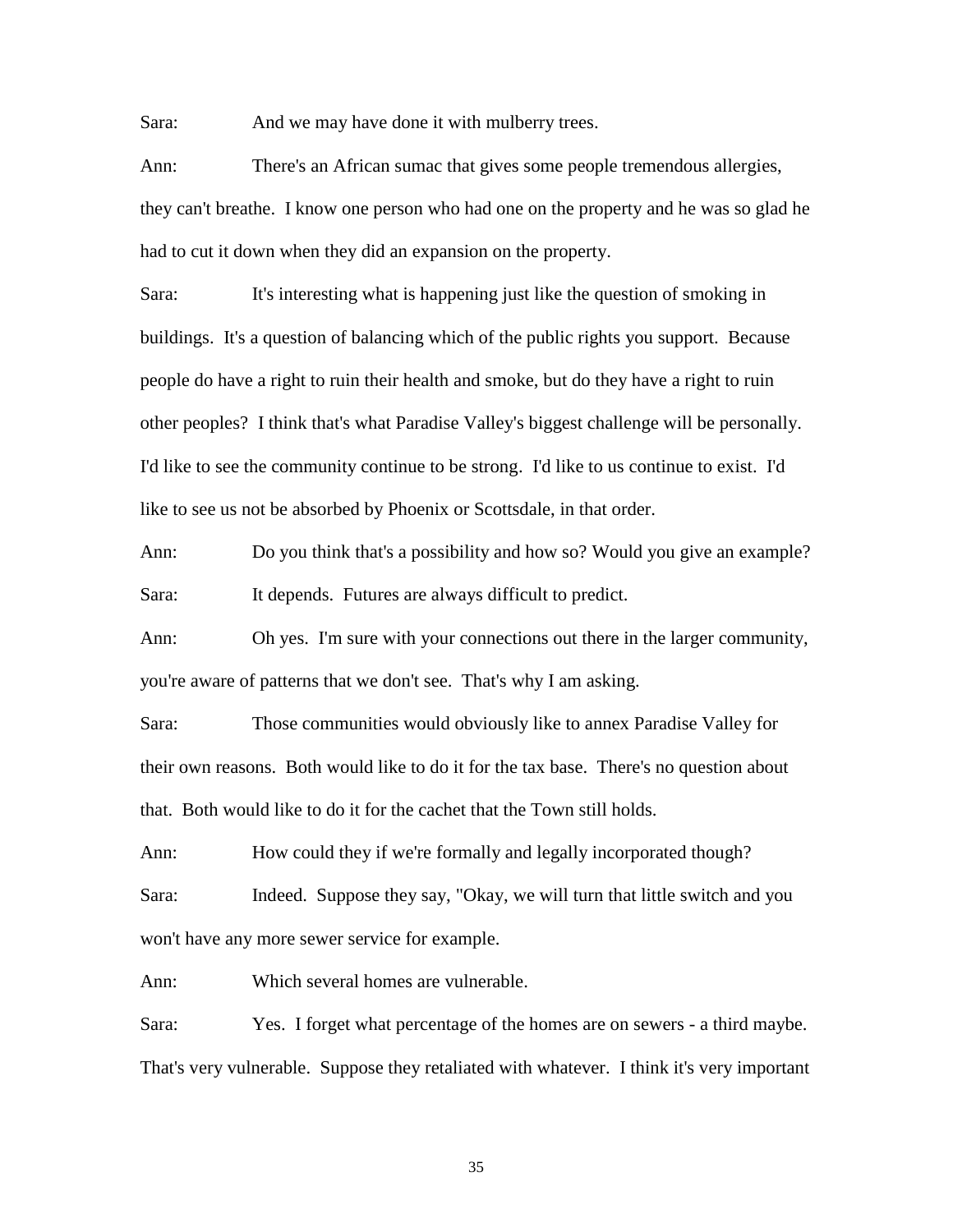when you are David that you're very careful with Goliath. It's in our best interest to keep a cordial relationship with both communities. It's in their best interest as well, which is to our advantage. But I do think we need to be very aware of the vulnerability of Paradise Valley.

Ann: Would an alternative be that if people understood that and felt threatened that we would become more independent by providing those services for ourselves? I know it was discussed when the issue on Doubletree and Scottsdale Road sewer was rejected.

Sara: Yes. That is a possibility. If in 1986 it was \$1.88 a gallon as opposed to \$0.25 a gallon. If there was that disparity then, I don't think we have any reason to assume that it won't be devastatingly expensive now. Suppose Paradise Valley Water Company and the other water companies were bought out by those communities. They can't really turn off the water, but they could sure threaten us.

Anne: Or raise the prices high enough.

Ann: Haven't they already? I'm on Phoenix water and it's pretty steep especially the summer rates.

Sara: We have some of those very basic questions going forward. I don't see why the Town wouldn't meet those challenges. I have every confidence that the folks who are actually part of the Town government, as well as our residents, would pull together. We would need to. We're hoping there won't be anything Draconian but it could happen. One of the advantages that Paradise Valley has over some of the further out areas, the newer areas that are developing, is our proximity to the airport. I happen to believe that in the age where more people commute that the ability to go places and press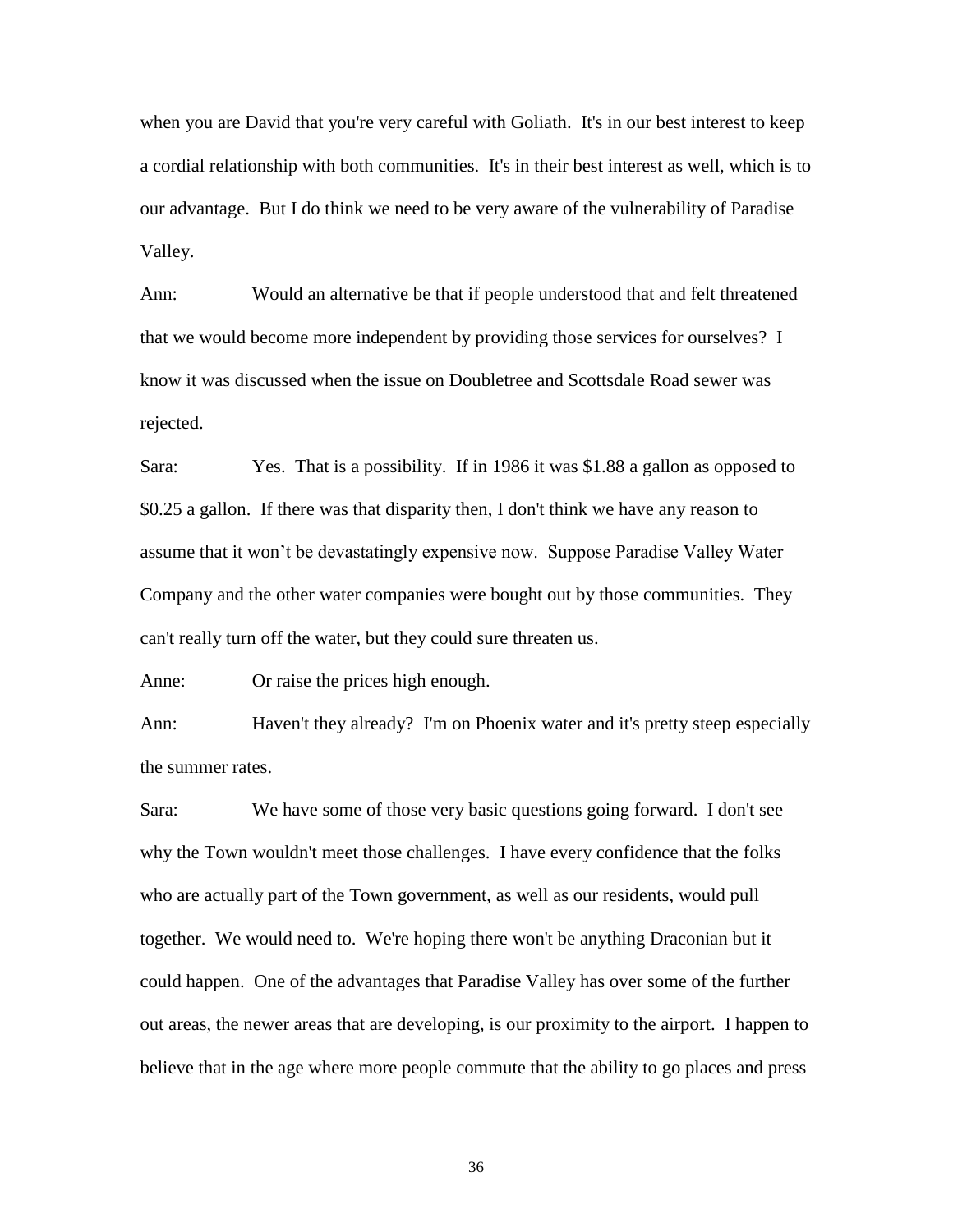the flesh would become more important. I think that proximity to Sky Harbor will be very important to keep Paradise Valley a truly premier residential area. Also it will be interesting to see when people cycle away from these huge houses and go back to some of the smaller houses what happens.

Ann: Yes, I'm really curious and it will happen.

Sara: Oh yes, particularly if they have to pay their water bills and their air conditioning bills.

Ann: All of this lately has been built because the economy has been so great, but there will be a turnaround.

Sara: No question. It'll be interesting to see where the Town goes from here. I believe that our future lies with the future of the whole Valley and that we need to remember that going forward.

Ann: I thank you very, very much.

Anne: Thank you for your twelve years. You've worked very hard. Hopefully you're keeping that up.

Sara: I believe so. I actually still get the minutes and Tom Martinsen does attend the Manager's meetings, and Ed does attend the MAG Regional Council meetings. I don't know whether the committee people are on. I think Jini attends the Youth Policy Advisory Committee, which is one of the other MAG committees I served on. It's not meeting all that often right now, but I believe we do have representation on it, so people are doing so.